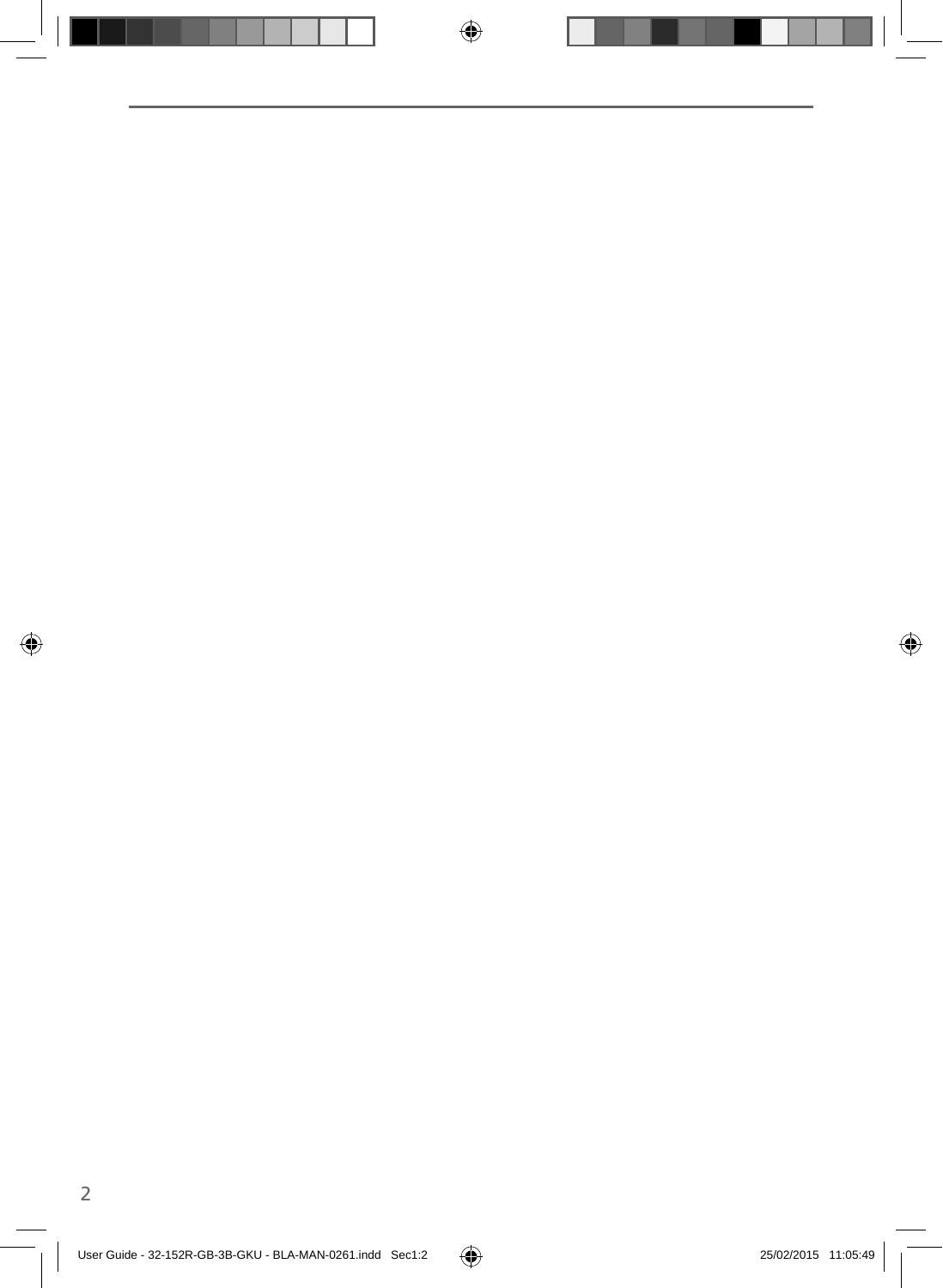## **IMPORTANT GUARANTEE INFORMATION**

Congratulations on purchasing this television. We hope you have many years of trouble free enjoyment from your purchase.

Your product is covered under the manufacturers guarantee for 12 months from the date of purchase.

If you are experiencing difficulties with your TV, please refer to the frequently asked questions/troubleshooting section at the rear of this user guide.

If you are still unable to remedy the issue, try resetting the TV to factory settings, (details in this user guide) or contact the helpline.

In the event that a fault is diagnosed, the helpline will arrange to collect the TV from your home or work address, return it to our service centre, repair the item and then return it to you.

If we believe we cannot offer a permanent repair, we will replace the item.

#### Helpline Information Telephone UK 0871 2000 463, ROI 01443 3940

Web support: www.umc-uk.co.uk

The telephone opening hours are Monday to Friday 8.30am to 6pm, Saturday 9am – 5pm. Calls cost 10p per minute plus any network extras.

**You must retain all packaging materials, in addition to your proof of purchase/receipt, as you will need these in the event of warranty/service support.**

This guarantee is in addition to and does not affect your statutory rights.

If you need to call the helpline, you will need the following information.

| 1) Model No         | (You can find this on the rear of the TV) |
|---------------------|-------------------------------------------|
| 2) Date of purchase | (You can find this on your sales receipt) |
| 3) Serial Number    | (You can find this on the rear of the TV) |

| Model No | " LED TV<br>Model No .: 300000000000000<br>Product Code: sociologic concerning<br>Power x0000000000000<br>Energy class: X<br>¤<br>$ \triangle$<br>٢٥<br><b>CLASS 1</b><br>A<br>LASER PRODUCT<br>SERIAL NUMBER<br>xxxxxxxxx<br>XX | Serial No. |
|----------|----------------------------------------------------------------------------------------------------------------------------------------------------------------------------------------------------------------------------------|------------|
|          |                                                                                                                                                                                                                                  |            |

EXAMPLE OF LABEL ON REAR OF TV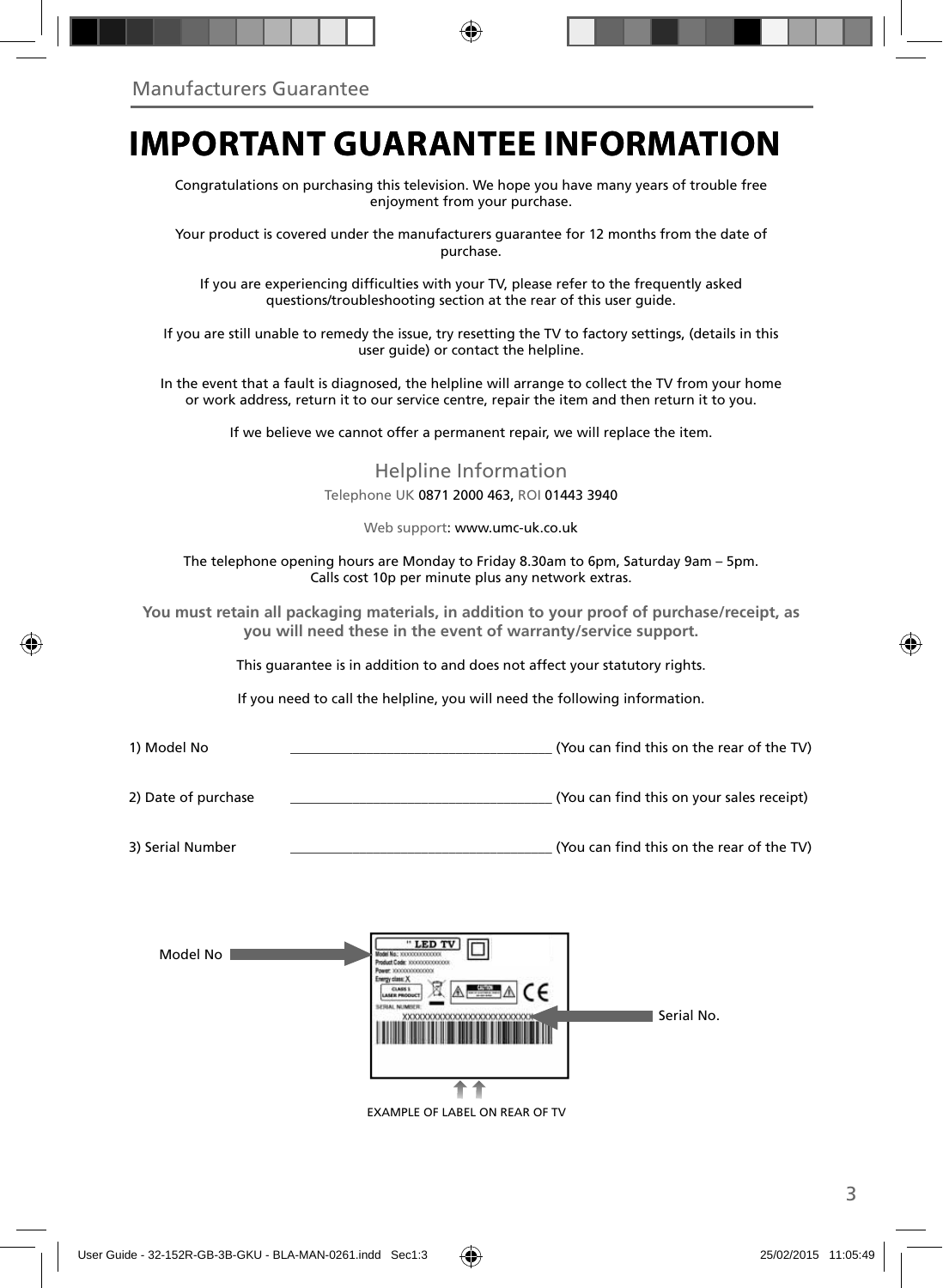# **IMPORTANT SAFETY INSTRUCTIONS**



Please read these instructions. All the safety and operating instructions should be read before the appliance is operated.

### Warnings

- To reduce the risk of fire, electric shock or damage to the television, do not expose it to dust, rain or moisture, or place any objects filled with liquids on or near the television.
- Do not place the television in a confined space. Ensure that nothing can obstruct the ventilation openings at the rear of the television.

To prevent spread of fire, keep candles or other open flames away from this product at all times



• Dispose of this television and any components including batteries in an environmentally friendly manner. If in doubt, please contact your local authority for details of recycling.

#### Safety

- For your safety, this appliance is supplied with a fused moulded 3 pin mains plug. Should the fuse need to be replaced, ensure that any replacement is of the same amperage and approved with the BSI mark.
- Never try and replace the mains plug unless you have adequate qualifications and are legally authorised to do so. In the event that a replacement Mains cable is required, contact the manufacturer for a suitable replacement.
- Never use the television if it is damaged in any way.
- Always place the television on a flat level surface avoiding anywhere which may be subject to strong vibration.
- Ensure the television is not placed on top of the power cable as the weight of the television may damage the cable and cause a safety hazard.
- Never place mobile phones, speakers or any other device which may cause magnetic or radio interference, near the television. If interference is apparent, move the device causing the interference away from the television.
- To disconnect the apparatus from the mains, please use the mains plug located on the underside/rear of the TV. The mains plug shall remain readily operable.
- When installing on a wall, ensure the TV is at least 5cm from the wall for ventilation.
- Ensure that the mains plug supplied with the unit is always easily accessible.

WARNING: Excessive noise when using earphones and headphones can cause loss of hearing.

#### Maintenance

- To clean this unit, wipe with a soft, dry cloth. If the surfaces are extremely dirty, use a soft cloth dipped in a soap and water solution or a weak detergent solution.
- Never use alcohol, paint thinner or benzene to clean this unit.
- Before using a chemically treated cloth, read the instructions that came with the cloth carefully.

**CAUTION:** If water or other liquid enters the television through the display panel surface, a malfunction may occur.



### Packaging

- The safest way to transport your item is in the original box/packaging - please save your packaging for this.
- You will need original box/packaging in the event of warranty/service repair or support. We are unable to carry out warranty/service if you are unable to package the item correctly.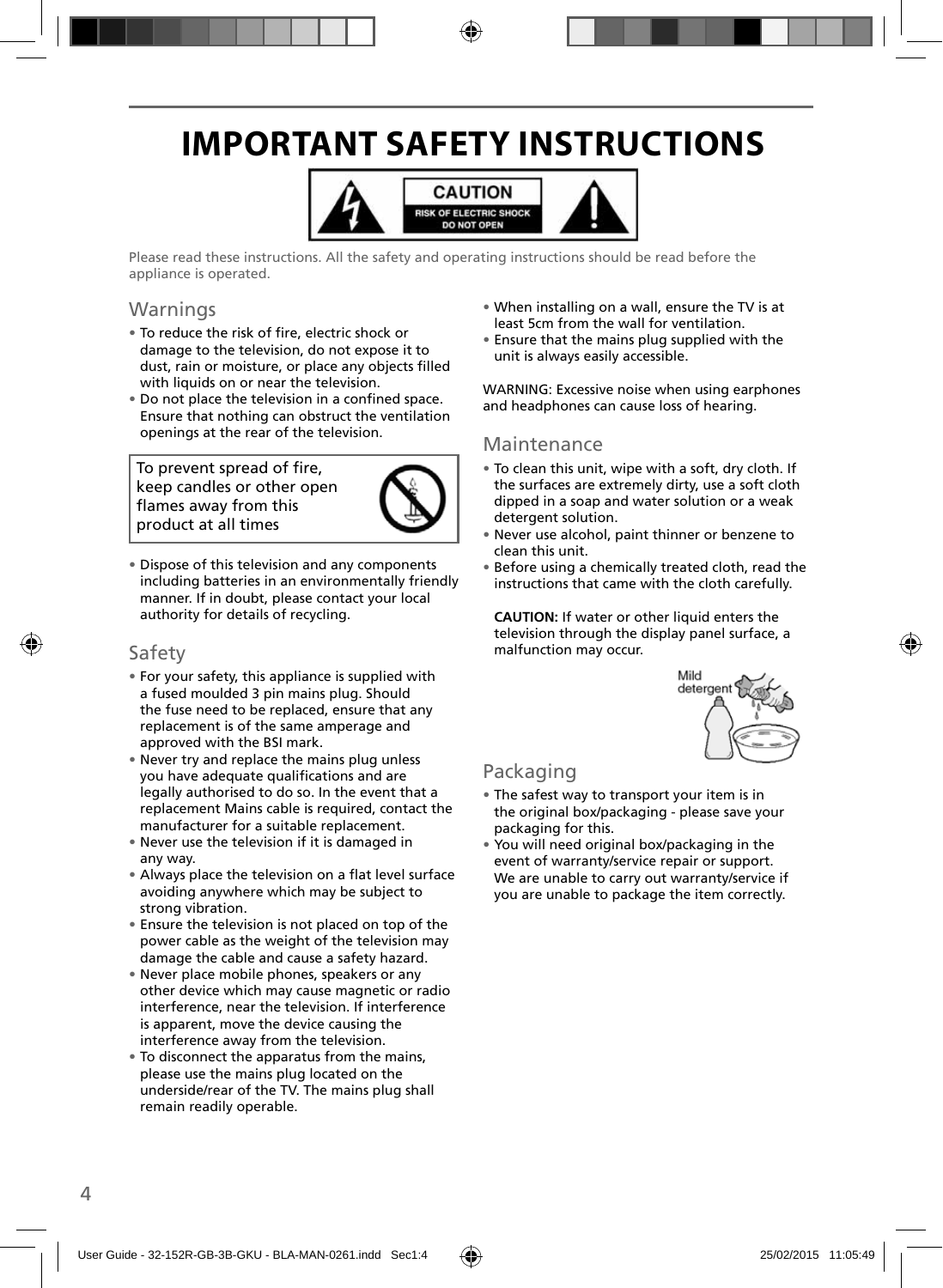# **IMPORTANT SAFETY INSTRUCTIONS**



Please read these instructions. All the safety and operating instructions should be read before the appliance is operated.

Important Information Regarding Use of Video Games, Computers, Captions or Other Fixed Image Displays

The extended use of fixed image program material can cause a permanent "shadow image" on the LCD/LED panel.

This background image is viewable on normal programs in the form of a stationary fixed image. This type of irreversible LCD/LED panel deterioration can be limited by observing the following steps:

- 1. Reduce the brightness/contrast setting to a minimum viewing level.
- 2. Do not display the fixed image for extended periods of time.
- 3. Turn the power off when not in actual use.

Examples of images that you need to watch out for are as follows (this is not an exhaustive list):

- TV Channel Logos: e.g. Shopping channel logos and pricing displays-especially if they are bright and stationary. Moving or low-contrast graphics are less likely to cause ageing of the screen.
- Time Displays
- Teletext: Do not view a stationary page for a long period of time
- TV/DVD Menus: e.g. Listings of DVD disc content
- Pause Mode: Do not leave the TV in pause mode for long periods of time, e.g. When watching DVDs or videos.

**Important** - Once 'shadow image/screen burn' occurs, it will never disappear and is not repairable under warranty.

How do I dispose of this product?

UK: Waste electrical products should not be disposed of with household waste. Separate disposal facilities exist. For your nearest facilities, please see www.recycle-more.co.uk or in store for details.

ROI: Waste electrical products should not be disposed of with household waste. Separate disposal facilities exist. Check with your Local Authority or retailer for recycling advice.

#### **Batteries**

- Do not expose batteries to high temperatures, excessive heat, prolonged sunshine or fire as this may cause leakage, explosion or ignition.
- Observe the correct polarity when inserting batteries.
- Do not use different types of batteries together or mix old and new batteries.
- Dispose of batteries in an environmentally friendly way.
- Certain regions may regulate the disposal of batteries. Please consult your local authority.



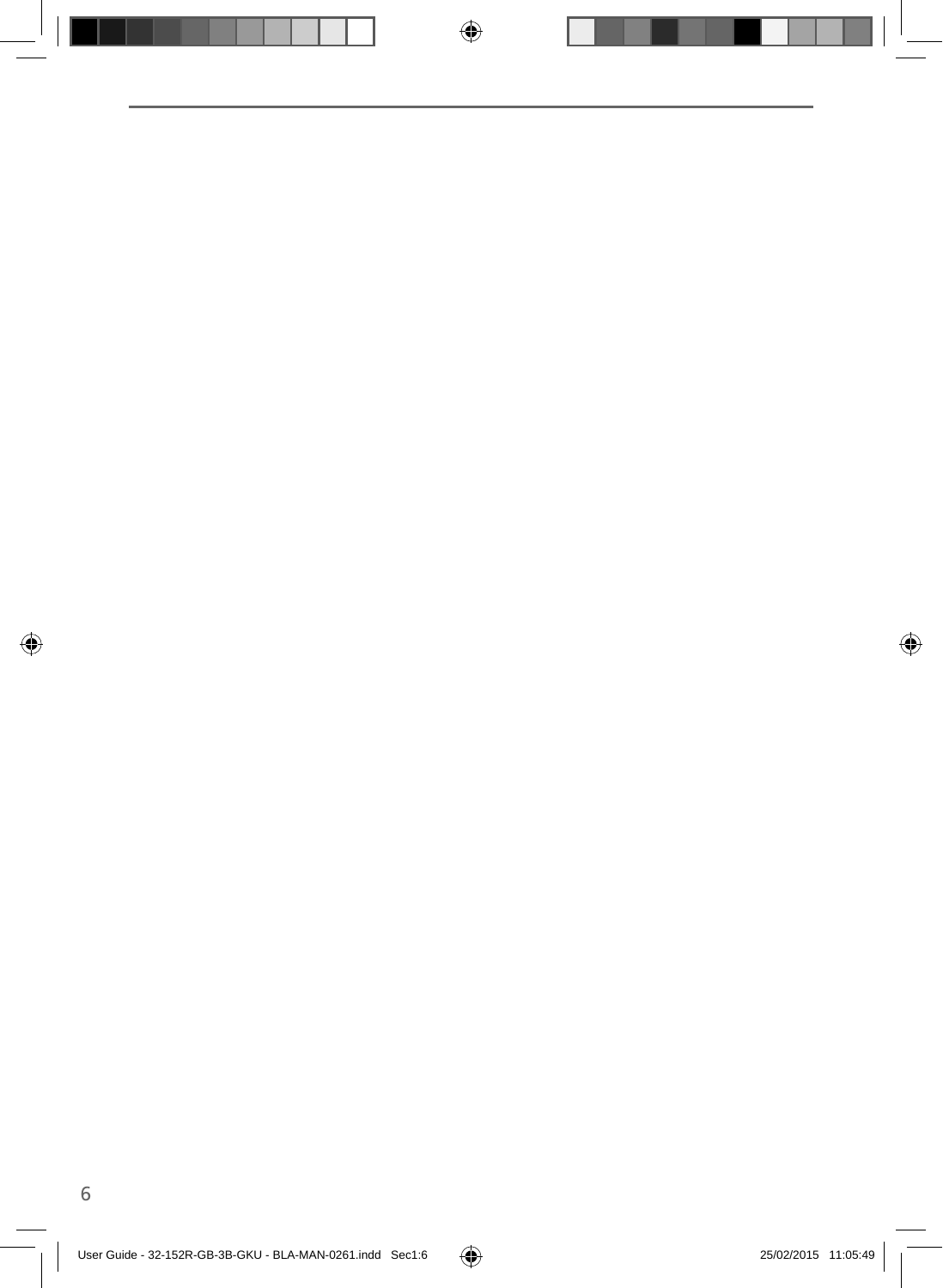# **CONTENTS**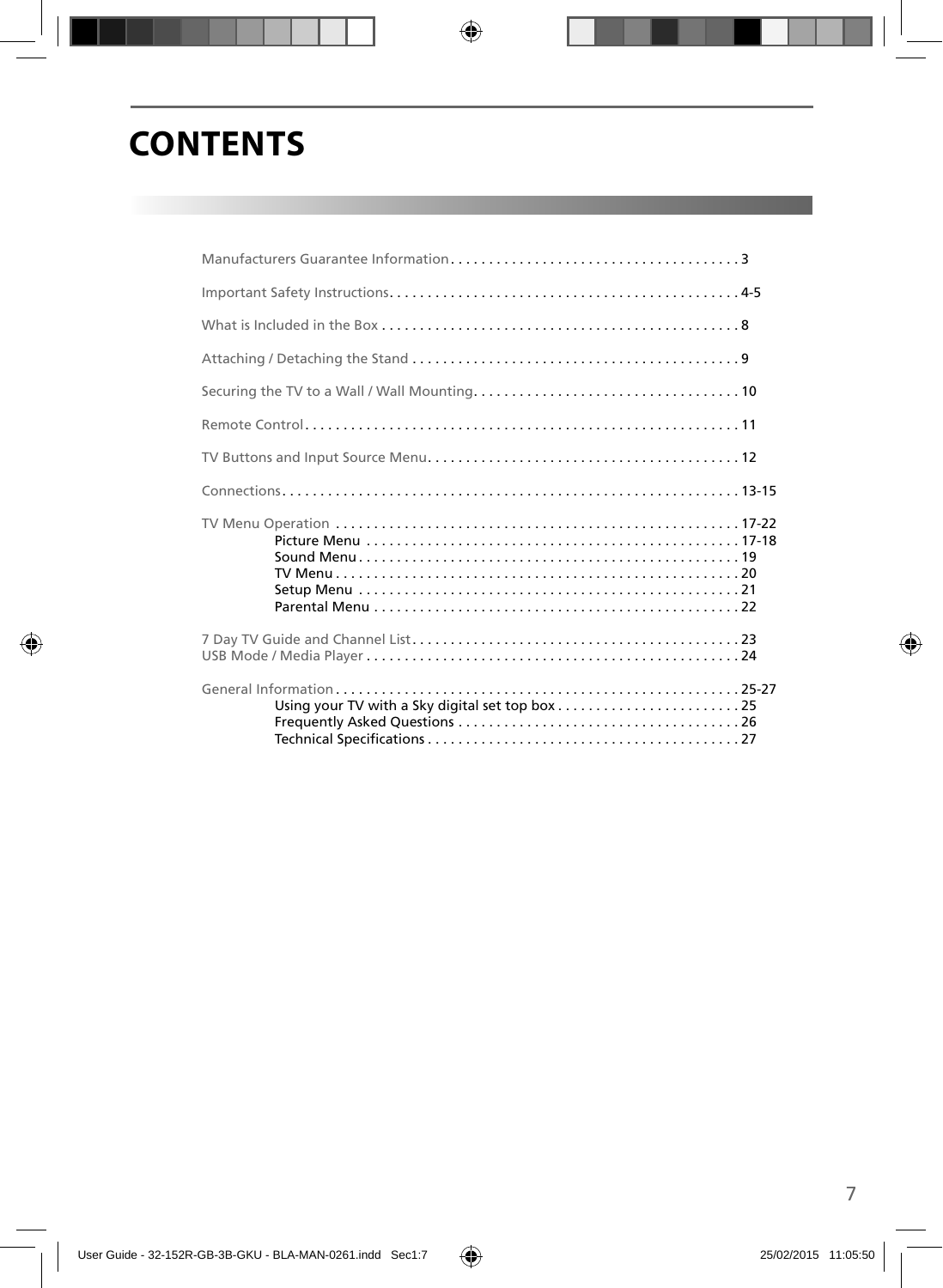# **WHAT IS INCLUDED IN THE BOX**

### Accessories

Included with this TV are the following accessories

#### 1 x User Guide



#### 1 x Quick Start Guide



#### 1 x TV



1 x RF Cable



#### 1 x Remote Control



#### 2 x AAA Batteries



#### 1 x Stand Installation Pack (Includes stand base, stand neck & screws)



#### 1 x Power Cord



Please save your box/packaging as you will need this in the event of warranty/service repair or support. We are unable to carry out warranty/service if you are unable to package it correctly. The safest way to package your item in the event of warranty/service repair is in it's original box/packaging.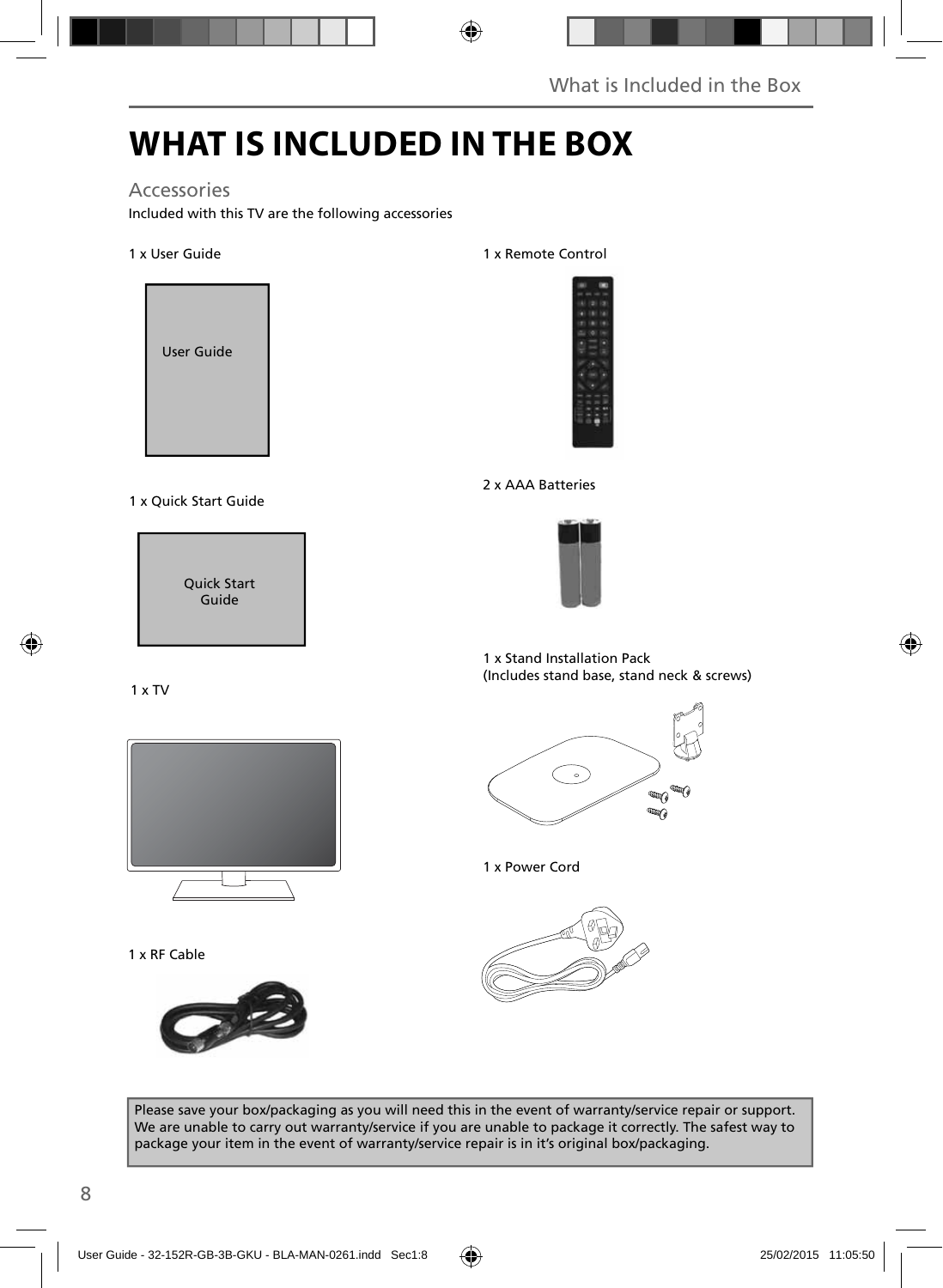# **ATTACHING/DETACHING THE STAND**

### Attaching the stand

To complete the stand installation you will require a cross head screw driver.

The screws provided for the stand connection are shown below.



**4 x** M4 (12mm) **4 x** M4 (12mm) Used for attaching the stand neck to the TV (fig.1)

Used for attaching the stand base to the stand neck (fig.3)



(fig.1) Attach the stand neck into the rear of the TV set using the 4 x M4(12mm) screws provided.

 $4 \times MA$  (12mm)

**TOOOOOOOOO** 





When securing the self-tapping screw/s into the base of the stand (on first installation) the screw/s will be naturally tight as they create a thread in the plastic of the stand neck in order to support a TV of this size.

a) Ensure the cross head screw driver tip fits correctly into the head of the screw and that it is not too big or small.

**b)** Screw in all screws individually and partially before tightening all of the screws fully.

**c)** If they become very tight try loosening them slightly and then re-tightening them once again as this will continue the process of creating the thread for the screws.

(fig.3) Secure the base to the neck by using the 4 x M4(12mm) screw provided.

ė.

### Detaching the stand

3

Remove the screws highlighted then remove the stand base and neck from the rear of the TV set.

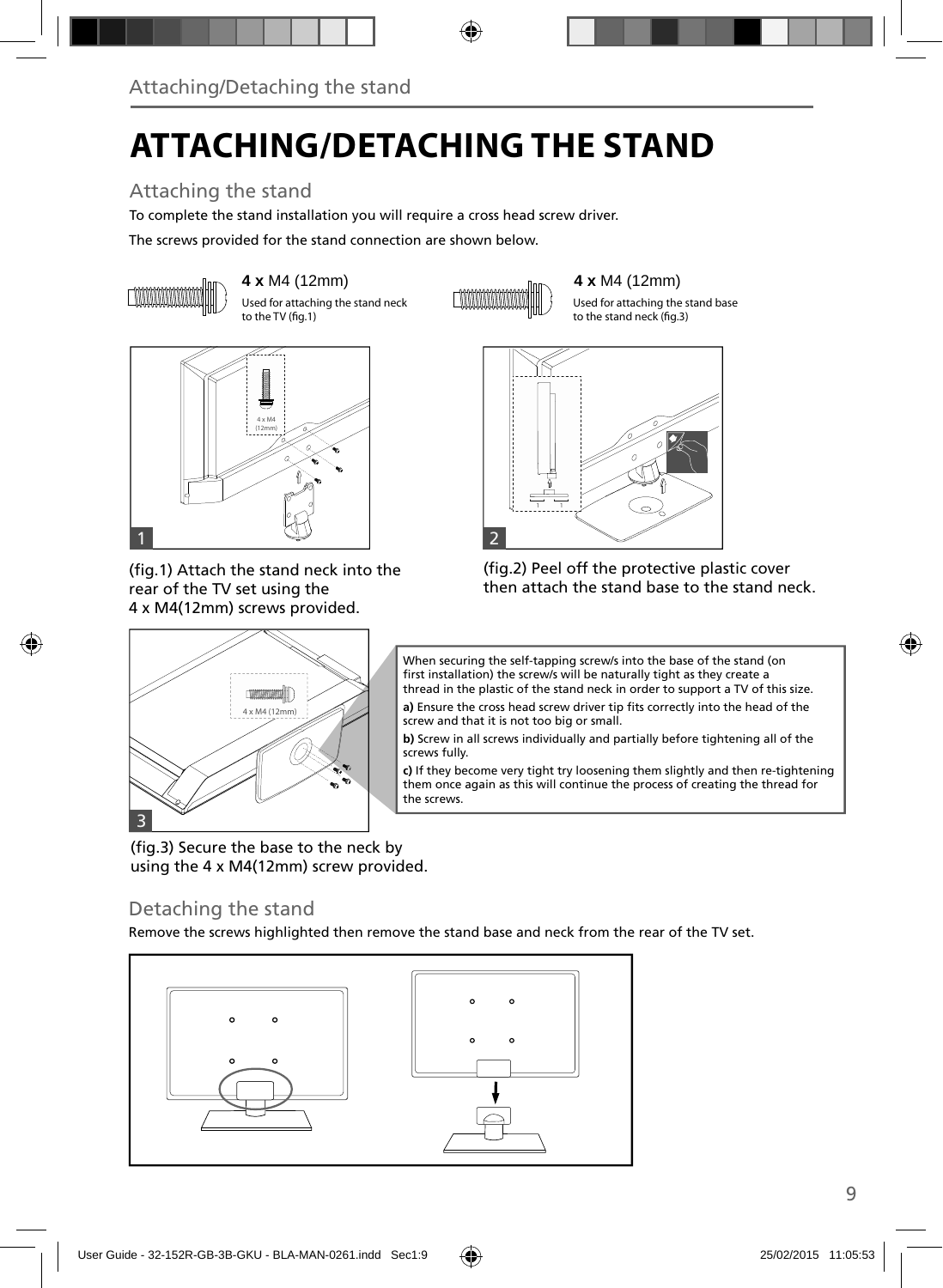# **SECURING THE TV TO A WALL**

### Securing the TV to a Wall

For maximum security in the home when using a TV with its stand anti-tip straps should be fitted. These are available from supermarket websites and other websites and are an easy, inexpensive and effective way of ensuring your TV stays safely upright. Straps are designed to be attached to the rear of the TV and then tethered to the wall or the furniture the TV is stood on.

Note - Please ensure that children do not climb on the TV set.

**A)** Using one or both of the top wall-mounting holes and screws (the screws are already supplied in the wall mounting holes) fasten one end of the fastening cord/s to the TV.



**B)** Secure the other end of the fastening cord/s to your wall. (you will need screws/fixings suitable for your wall type - available separately from most DIY stores).



The Royal Society for the Prevention of Accidents is urging people to take care with flat-screen televisions. RoSPA stated in 2010 that "Toddlers are particularly at risk of pulling flat-screen televisions on to themselves. They are unsteady on their feet and are attracted by colourful television images."

The risk is increased as televisions become lighter.

### Wall Mounting

IMPORTANT - Before drilling any holes in the wall ensure you are not drilling where there could be any electrical wires, water or gas pipes.



1) Remove the four screws highlighted that are supplied in the wall mounting holes.

2) The wall mount can now be easily attached to the mounting holes on the rear of the TV.

For VESA wall mounting information please refer to the Technical Specification page.

For optimum viewing, if wall mounting the TV higher than eye level, the TV should be tilted downwards so that the TV's screen is 'face on'. See fig 1 and 2.



Important – If wall mounting this TV, only use the screws already provided in the wall mounting holes. Using other screws which are longer could cause irreparable damage to internal parts.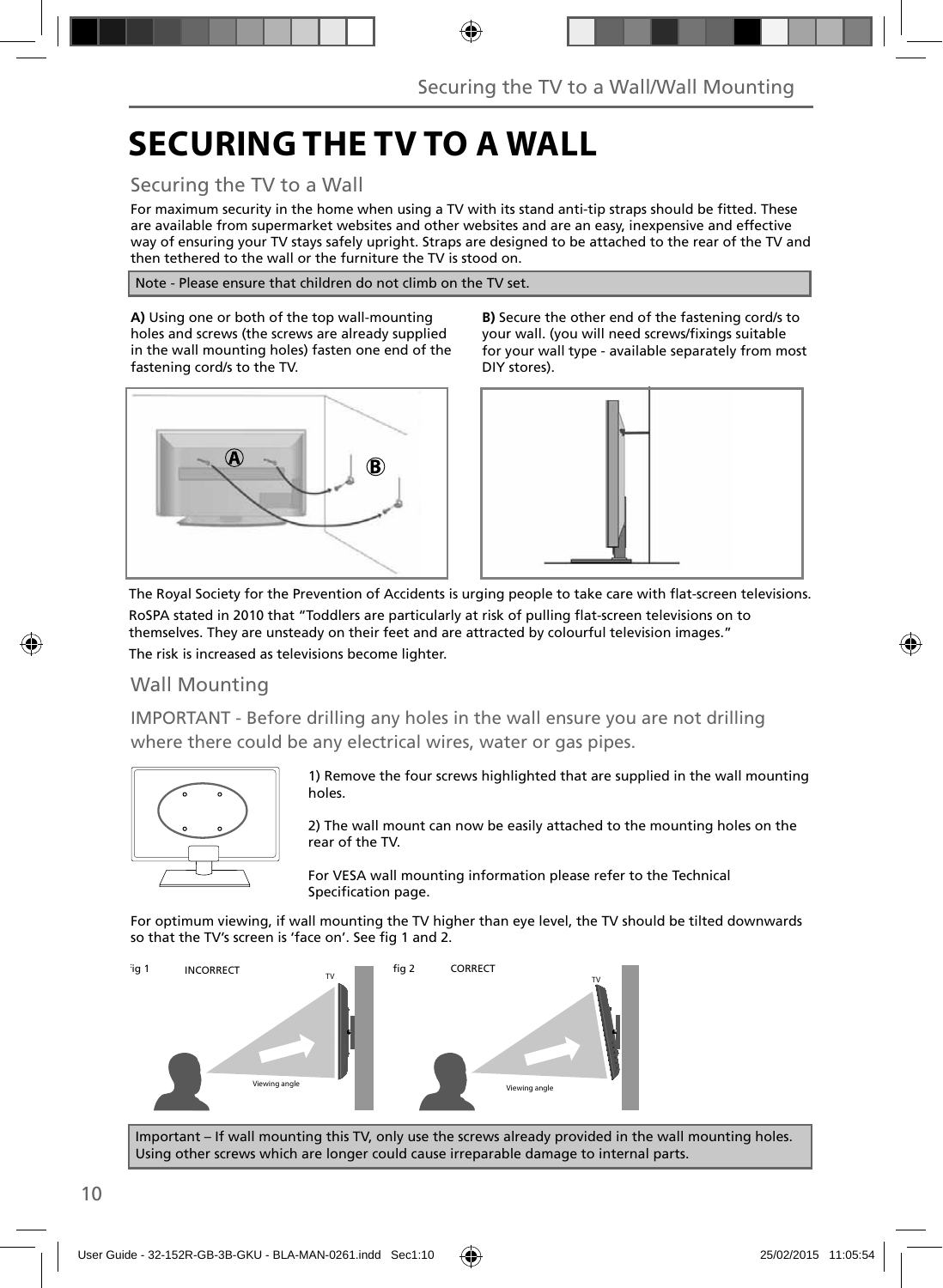## **REMOTE CONTROL**

| STANDBY - Switch on TV when in standby or vice versa<br>MUTE - Mute the sound or vice versa<br>DTV - Switch to digital source<br>RADIO - Switch to radio whilst in digital source<br>USB - Switch to USB source                                                                                                                                                                                                                                                                                                                                                                                                                                                     |  |
|---------------------------------------------------------------------------------------------------------------------------------------------------------------------------------------------------------------------------------------------------------------------------------------------------------------------------------------------------------------------------------------------------------------------------------------------------------------------------------------------------------------------------------------------------------------------------------------------------------------------------------------------------------------------|--|
| <b>O</b> DVD - Switch to DVD source                                                                                                                                                                                                                                                                                                                                                                                                                                                                                                                                                                                                                                 |  |
| NUMBER BUTTONS - 0 - 9 to select a TV channel directly.<br>$\mathbf{2}$<br>TV GUIDE - Opens the 7 Day TV Guide (digital mode)<br>$\mathbb{C}$ - To return to the previous channel viewed                                                                                                                                                                                                                                                                                                                                                                                                                                                                            |  |
| VOL $(+/-)$ - To increase / decrease the sound level<br>$\vert 3 \rangle$<br>P.MODE - Scrolls through picture mode options<br>S.MODE - Scrolls through sound mode options<br>FAV - To display favourites menu<br>$CH (+/-)$ - To increase or decrease the channel being watched<br>MENU - To display OSD menu<br>EXIT - To exit all menus<br>(A/V/4/M/OK) - Allows you to navigate the on-screen menus<br>and adjust the system settings to your preference<br>SOURCE - To display the input/source menu<br>INFO - Press once for now/next channel information<br>Press twice for programme information about current                                               |  |
| programme                                                                                                                                                                                                                                                                                                                                                                                                                                                                                                                                                                                                                                                           |  |
| ASPECT - To switch the screen between the different<br>$\left( 4 \right)$<br>picture ratios<br>SLEEP - Press repeatedly to cycle through the sleep options<br>AUDIO - To change the audio language (if available)<br>SUBTITLE - To switch the dialogue at the bottom of the screen<br>(on/off)<br>TEXT - To enter/exit Teletext (Analogue TV)<br>TEXT HOLD - Teletext mode - Hold current page which is<br>displayed (Analogue TV)<br>DISPLAY - To switch off the screen when listening to radio<br>TEXT/DVD ZOOM - Zoom function for Teletext and DVD<br>DVD MENU/RECORD - Access the DVD root menu and USB<br>record function<br>- To restart the current chapter |  |
| To advance forward to the next chapter<br>To stop the playback/Eject Disc<br>o d<br>(To EJECT the disc press/hold the ■▲ button for 4 seconds)<br>$\left($ a) - To play in fast rewind mode<br>- To play in fast forward mode<br>- To play/pause<br>DVD SETUP/REC LIST - Opens up DVD Menu or Opens the list<br>of what has been previously recorded<br>$\Box$ $\triangleright$ GOTO - To go to a specific chapter<br>A-B - Press once to set point, press a second time to return<br>to point<br>ANGLE - Select different angle of DVD<br>$\Box$ $\triangleright$ REPEAT - To repeat playback                                                                      |  |
|                                                                                                                                                                                                                                                                                                                                                                                                                                                                                                                                                                                                                                                                     |  |
|                                                                                                                                                                                                                                                                                                                                                                                                                                                                                                                                                                                                                                                                     |  |
|                                                                                                                                                                                                                                                                                                                                                                                                                                                                                                                                                                                                                                                                     |  |
| For Models with PVR Function<br>lπ                                                                                                                                                                                                                                                                                                                                                                                                                                                                                                                                                                                                                                  |  |
| For Models with USB Playback                                                                                                                                                                                                                                                                                                                                                                                                                                                                                                                                                                                                                                        |  |

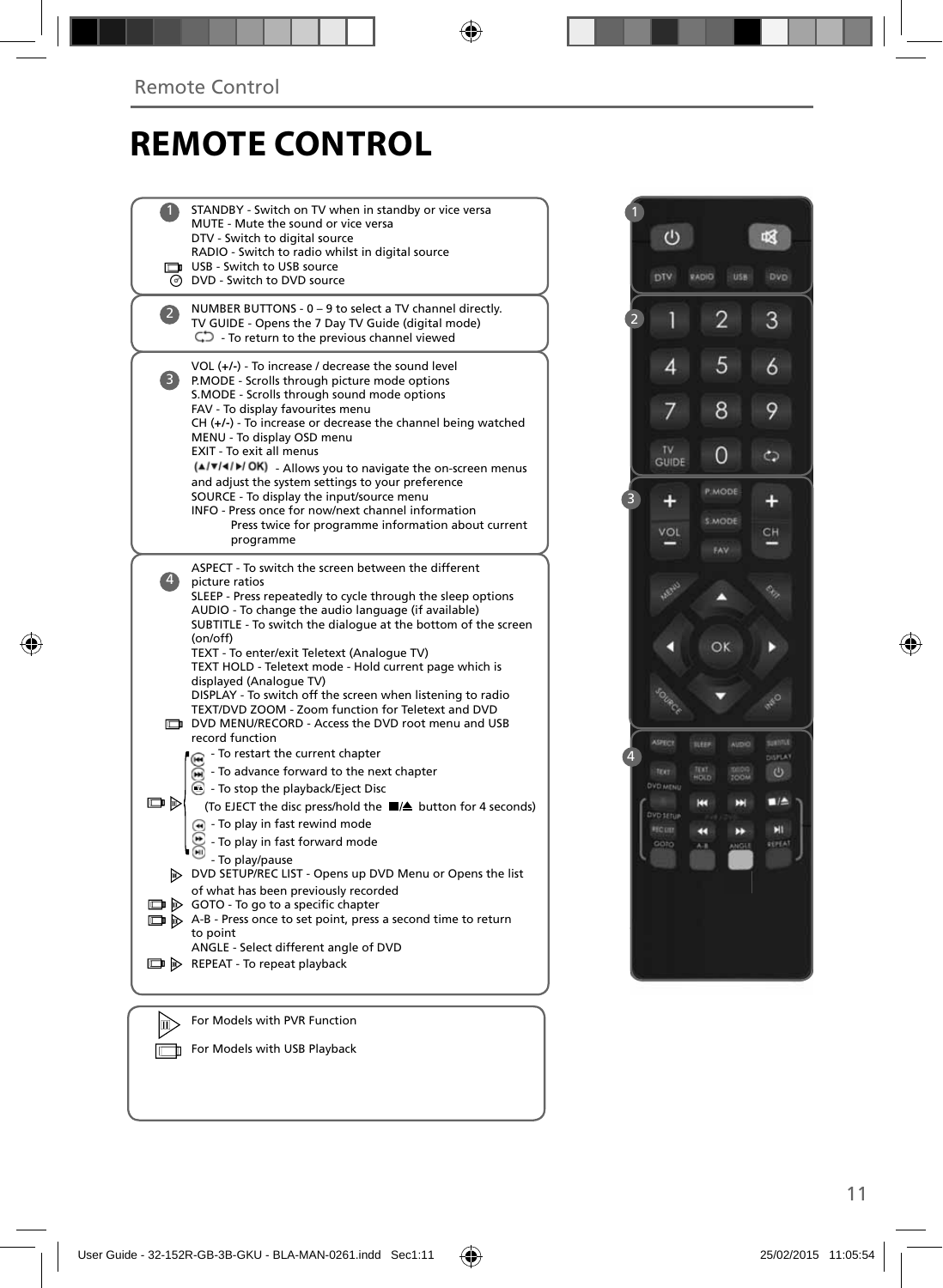# **TV BUTTONS AND INPUT SOURCE MENU**



- 1 Volume up and menu right
- 2 Volume down and menu left
- Programme/Channel up and menu up 3
- Programme/Channel down and menu down 4
- Displays Menu/OSD 5
- Displays the input source menu 6
- 7 Standby Power On/Off

### Choosing Mode Input/Source

Use the source menu to switch between input/connections.

For further information on input/connections please view 'Connections' pages.

A) Using the buttons on the remote control:

1) Press [SOURCE] - The source menu will appear. 2) Press  $[V]$  or  $[\Lambda]$  to select the input you require. 3) Press [OK].

B) Using the buttons on the Television:

1) Press [SOURCE]. 2) Scroll up / down using CH+/ CH- buttons to the input/source you require.

3) Press Vol+ to change input/source to the one selected.

### **Input Selection**

**TV** 

SCART (AV1) AV / YPbPr (AV2) HDMI<sub>1</sub> HDMI<sub>2</sub> **USB** 

> Example of Source menu depending on the TV model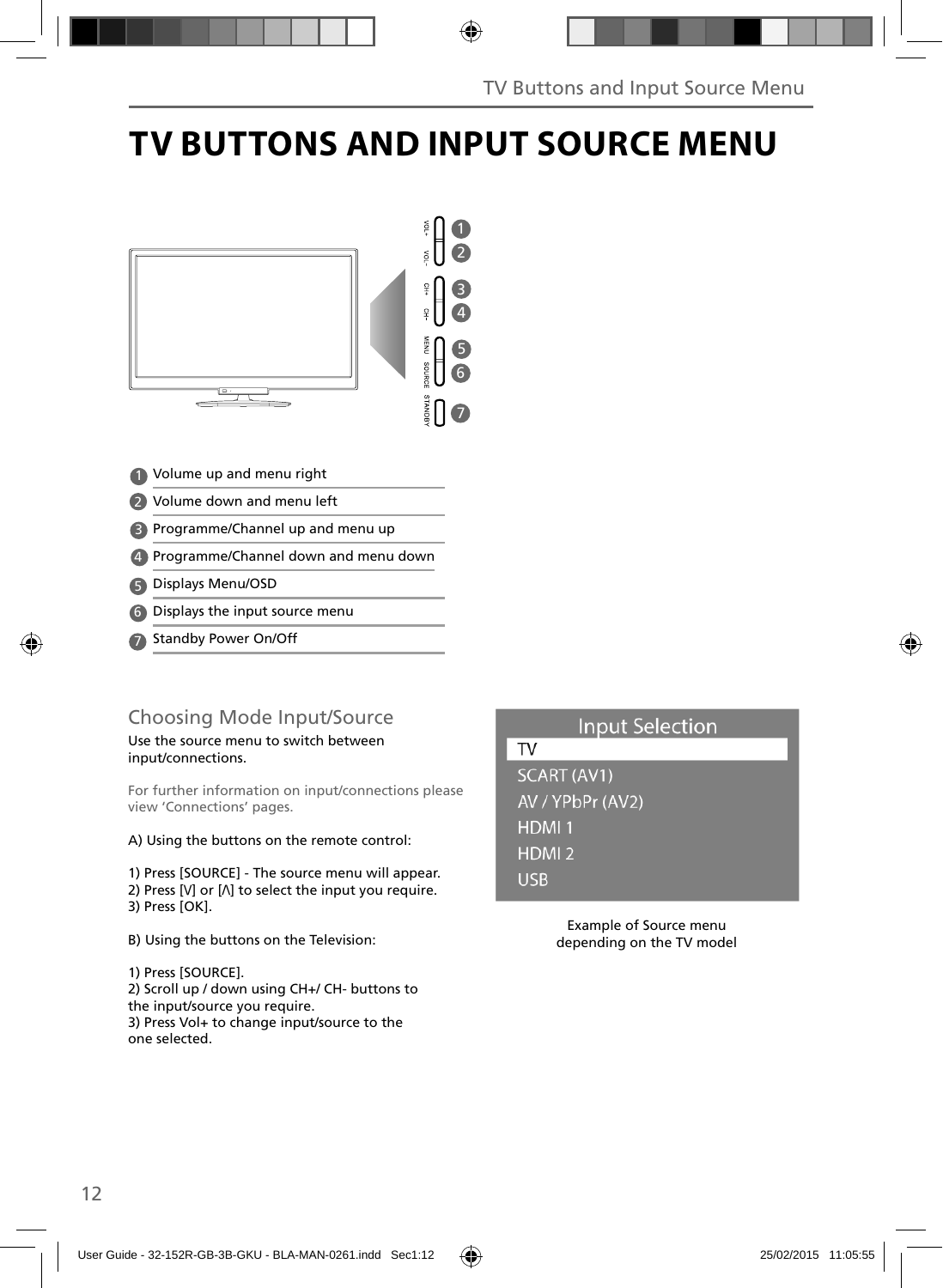# **CONNECTIONS**



\*The LAN/Ethernet port is used only for Pay TV services and Freeview HD (Freeview services are only available in the UK). It is not intended to be used for internet/network use.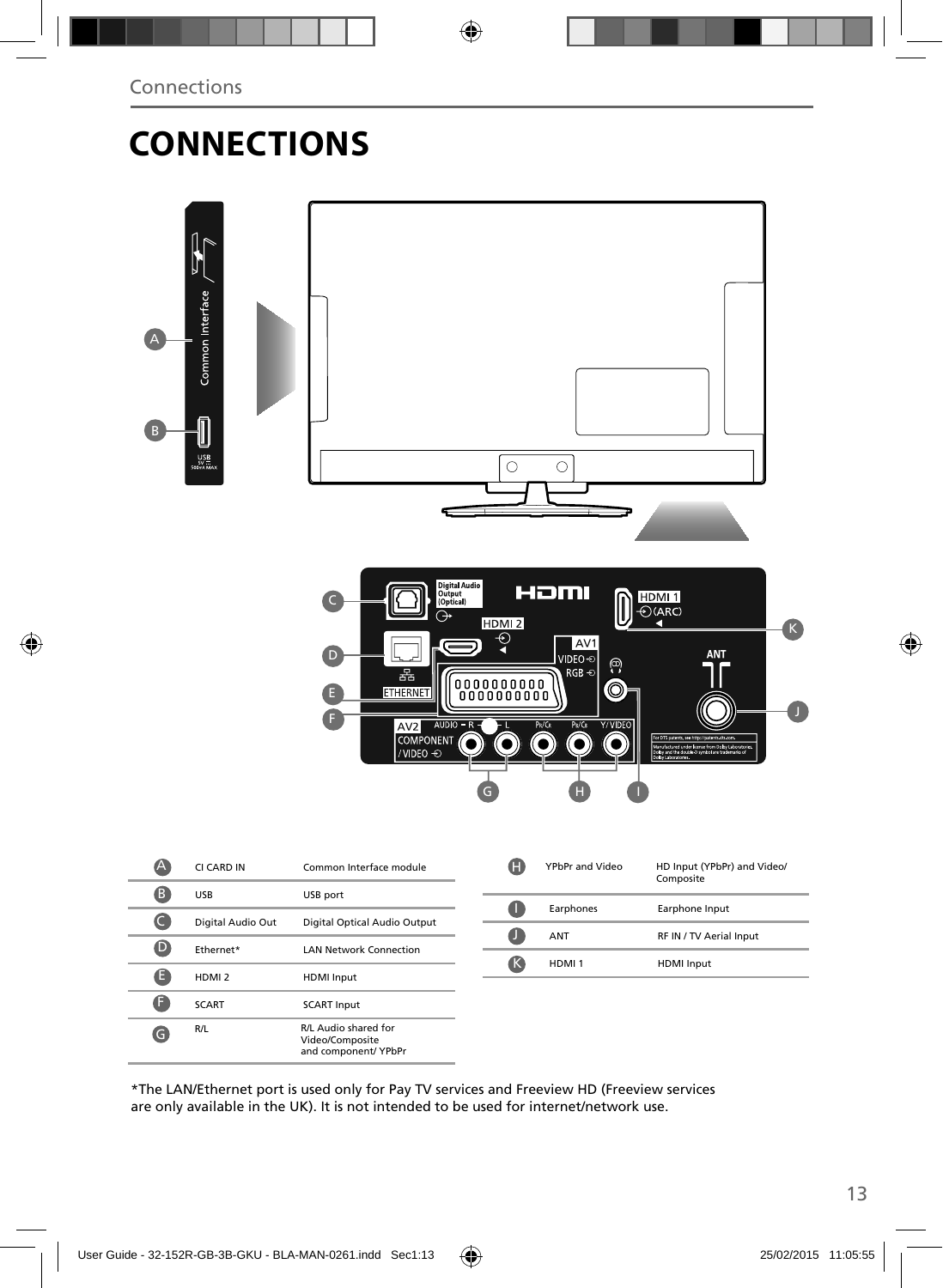# **CONNECTIONS**

Note: Connecting cables are shown for example only and may not be included. Please check 'What Is Included In The Box' page.

Connecting to a device with SCART output

TV source should be set to SCART (AV1)



### Connecting to a device with Composite AV/Video output

TV Source should be set to AV / YPbPr (AV2)



### Connecting to a device with HDMI output

A HDMI cable can output both video and audio and enables you to enjoy digital-quality video and audio with minimal loss of quality.

TV Source should be set to the corresponding HDMI port (HDMI 1, HDMI 2 etc)



Note: This model TV can not be used as a PC/laptop monitor via the HDMI input. The HDMI Input is provided to view digital content with compatible external devices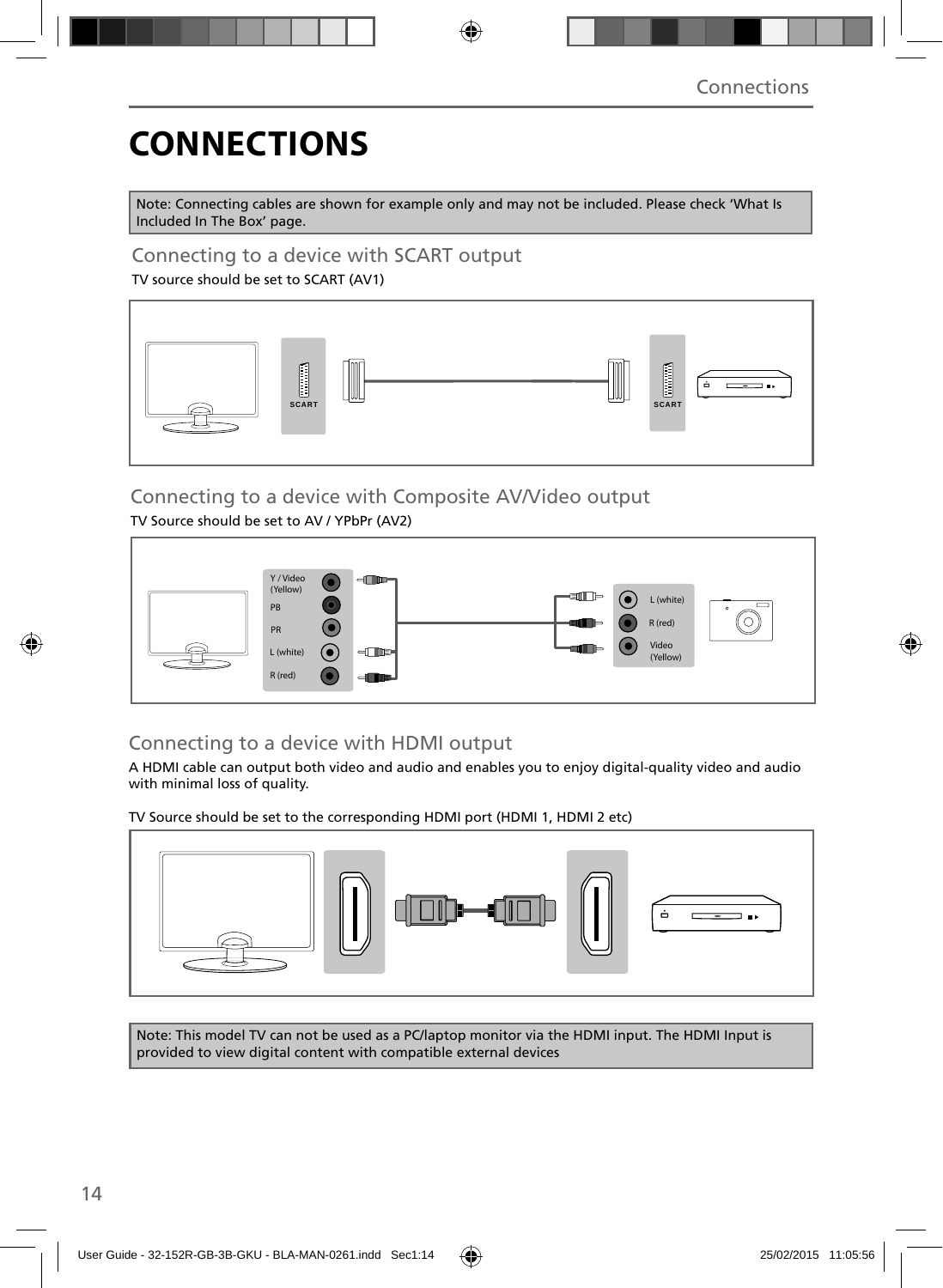# **CONNECTIONS**

### Connecting to a device with Component/YPbPr output

If you are supplied with a cable from the device which has RED, GREEN, BLUE, RED & WHITE connectors you must connect via Component (for picture) and by phono cable (for sound).

TV Source should be set to AV / YPbPr (AV2)



### Connecting to an external audio device (Amplifiers, Surround Sound, Sound Bars etc)

When connecting via the TV's 3.5mm Earphone output, this will disable the TV speakers.

There are two options when connecting a device via the 3.5mm Earphone Output and the Digital Optical Audio Output.



### Connecting an Ethernet/Network cable

The Ethernet port is used only for Pay TV services and Freeview HD (Freeview services are only available in the UK). It is not intended to be used for internet/network use.

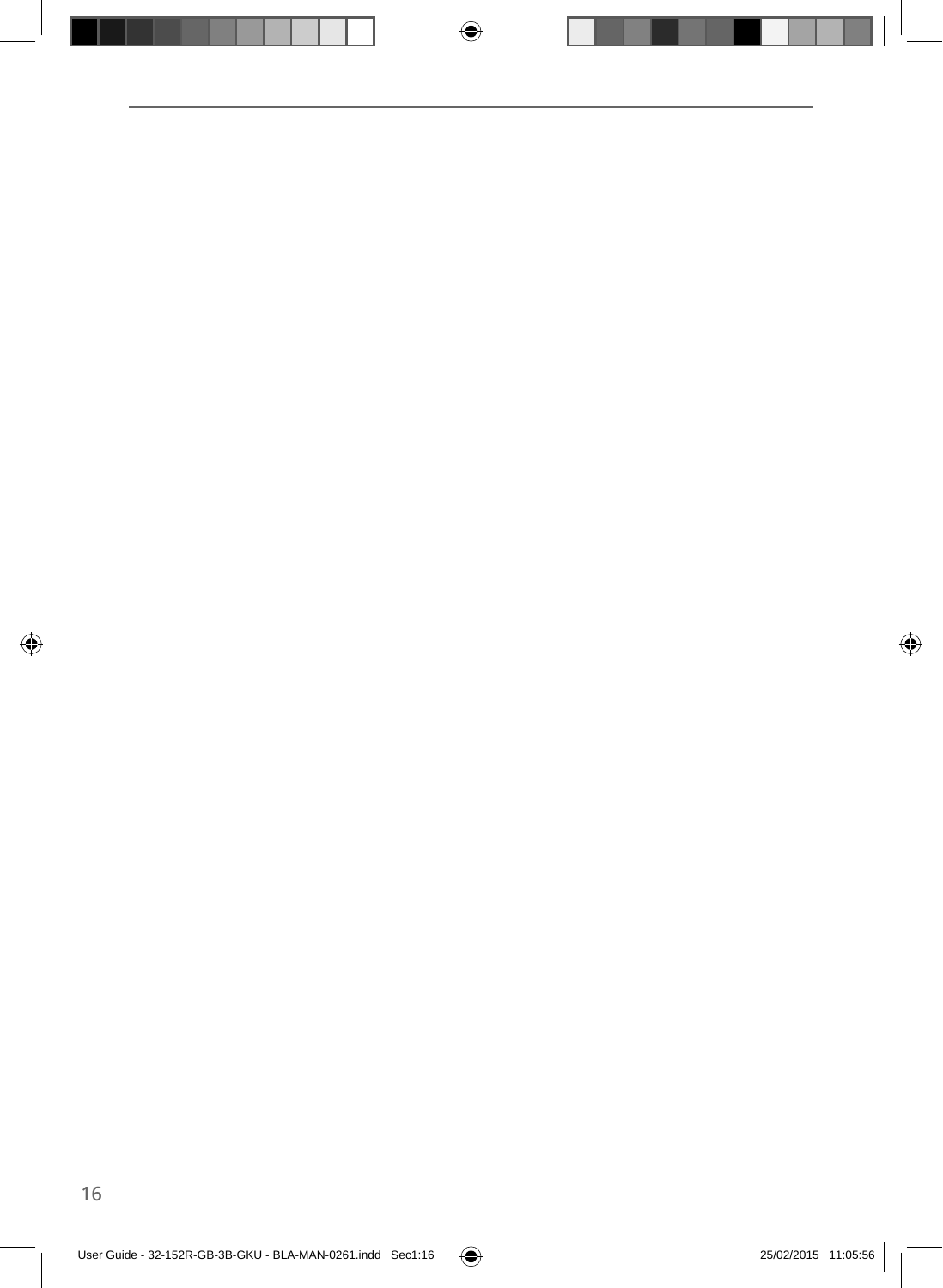## **PICTURE MENU**

| Main Menu |              | Picture                              |            | 1/2      |
|-----------|--------------|--------------------------------------|------------|----------|
|           | Picture      | <b>Picture Mode</b><br>Backfight     | Standard   | 70       |
| o)        | <b>Sound</b> | Contrast<br><b>Brightness</b>        |            | 90<br>50 |
|           | TV.          | Saturation<br><b>Sharpness</b>       |            | 50<br>10 |
|           | Setup        | Tint<br><b>Color Temperature</b>     | Normal     | $\Omega$ |
| å         | Parental     | <b>Aspect Ratio</b><br>16.9 Overscan | 16.9<br>On |          |
|           |              |                                      |            |          |
|           | Select       | EXIT<br>Return<br>ox                 | Access     |          |



To access the menu, press [MENU] button on the remote control. To select a sub menu press [OK].

If you wish to make changes to any of the default settings, use the scroll  $\blacktriangle \blacktriangledown \blacktriangleright \blacktriangleleft$  buttons. To confirm any settings press [OK] button.

To exit the menu at anytime, press [MENU] button. To go back a previous step press [EXiT] button.

**Picture Mode** - Choose from the following presets:

| Standard | Standard settings                                        |
|----------|----------------------------------------------------------|
| Dynamic  | Recommended settings for fast moving pictures            |
| Movie    | Set to be lighter in colour and less bright              |
| Economy  | Power saving mode which reduces the energy used by up to |
|          | 25% (by reducing the power to the LED/LCD panel).        |

You can make the following adjustments in each picture mode:

BackLight - (for Standard and Movie modes only) Increase or decrease the backlight of the picture

Contrast - Switch the balance between black and white

Brightness - Increase or decrease the brightness of the picture

Saturation- Increases or decreases the colour of the picture

Tint - Lets you increase or decrease the level of tint within the picture when available

Sharpness - Increase or decrease the sharpness of the picture

**Colour Temperature** Choose from the following presets:

| Normal | Default settings                  |
|--------|-----------------------------------|
| Warm   | Increases red within the picture  |
| Cold   | Increases blue within the picture |

**16.9 Overscan** - Select the screen area displaying the image. When 'on' is selected, enlarge the image to hide the edge of the image.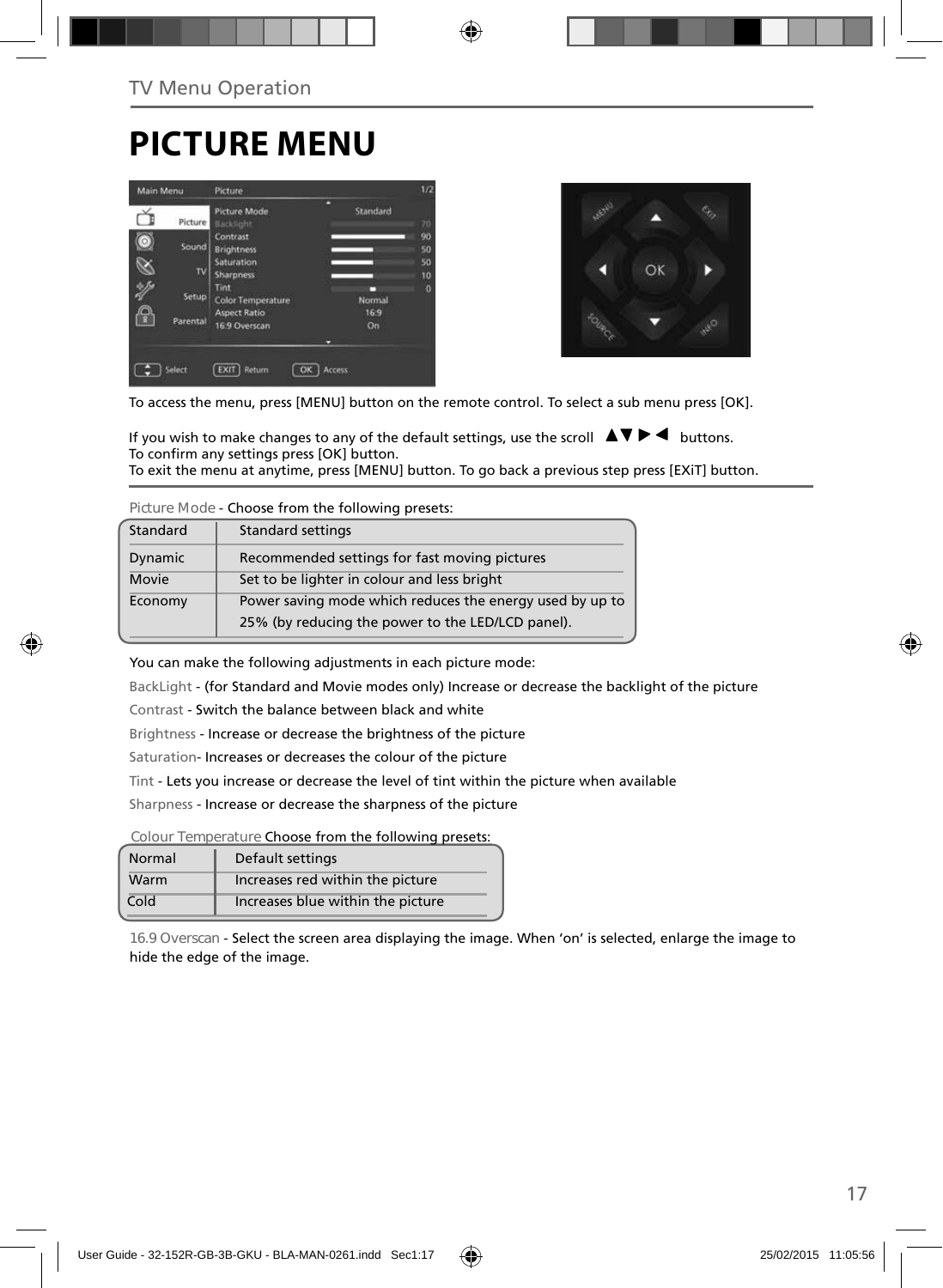## **PICTURE MENU**

| Main Menu |          | Picture                  |          | 1/2 |
|-----------|----------|--------------------------|----------|-----|
|           |          | Picture Mode             | Standard |     |
|           | Picture  | Backfight                |          | 70  |
|           |          | Contrast                 |          | 90  |
|           | Sound    | <b>Brightness</b>        |          | 50  |
|           |          | Saturation               |          | 50  |
|           | TV.      | <b>Sharpness</b>         |          | 10  |
|           |          | Tint                     |          | ō   |
|           | Setup    | <b>Color Temperature</b> | Normal   |     |
|           |          | <b>Aspect Ratio</b>      | 16.9     |     |
|           | Parental | 16:9 Overscan            | On       |     |
|           |          |                          | ∍        |     |
|           |          |                          |          |     |
|           |          |                          |          |     |
|           | Select   | EXIT<br>Return<br>ОK     | Access   |     |
|           |          |                          |          |     |



Aspect Ratio - Within the UK the picture format varies depending on the channel/broadcast. There are a

number of different options to best meet your needs

Zoom1, Zoom2 and Zoom3 Full Screen (FULL HD ONLY) 16:9 The picture is the correct proportion but zoomed in to fill the screen 14.9  $4.3$ Displays the 14:9 picture in the correct proportion. As a result side bars are shown on the screen Displays the 4:3 picture in its original size. Side bars are shown to fill the 16:9 screen Fills the screen with a regular 16:9 signal and 4:3 picture format will be stretched to fill the screen Stretches HD signal to fill the screen Auto - Automatically displays the best picture format. So the picture is in the correct position. May have black lines at the top/bottom and/or sides.

Noise Reduction - Choose from the following presets:

| <b>Digital Noise Reduction</b> | Filter and reduce the picture noise              |
|--------------------------------|--------------------------------------------------|
| <b>Active Contrast</b>         | Adjusts the contrast of the picture              |
| Gamma Adjustment               | Adjusts the dark/light tones of the picture      |
| <b>Adaptive Backlight</b>      | Automatically adjust backlighting of the picture |

Reset to defaults - Allows the user to reset all currently selected picture mode settings back to the original default settings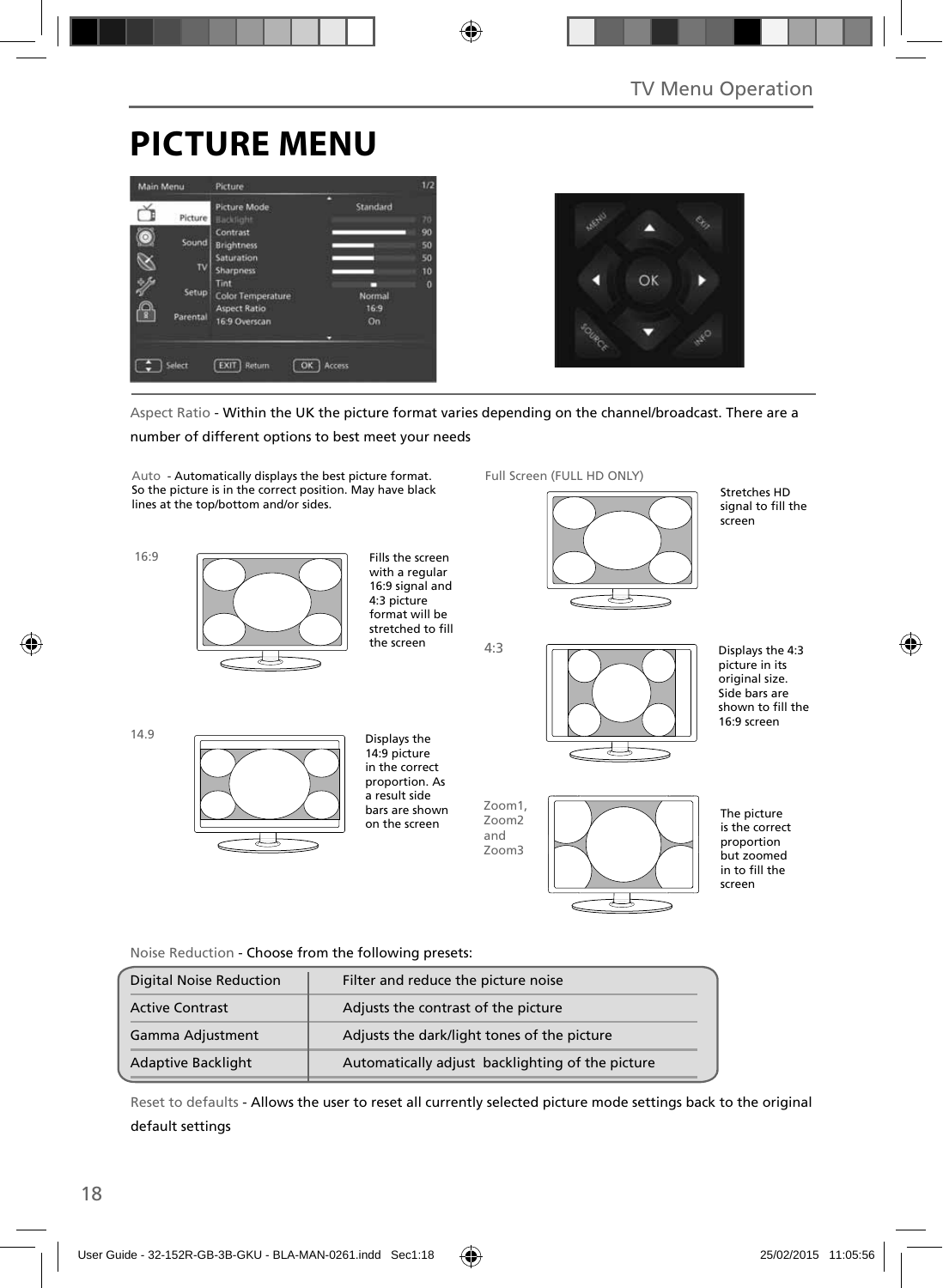# **SOUND MENU**





**Sound Mode** - Choose from the following presets

| User         | Selects your personal sound settings |
|--------------|--------------------------------------|
| <b>Music</b> | Emphasises music over voices         |
| Speech       | Emphasises voices over music         |

 **Tip:** Treble and bass levels can only be adjusted when the sound mode 'User' is selected.

Bass - To adjust the amount of low frequency within the sound

Treble - To adjust the amount of high frequency within the sound

Equalizer - Adjust the audio level of the 7 separate frequencies via the 7 band equaliser (User Mode only)

Balance - To adjust the sound between the left and right speakers

Headphone Volume - Adjust the volume of the headphones

Sound Surround - Switch the surround sound settings on or off

Audio CH - Select the audio mode

Digital Output Type - This is the digital COAX Audio output. Choose from the following options:

| Auto       | Selects the best settings automatically                                               |
|------------|---------------------------------------------------------------------------------------|
| <b>PCM</b> | Select this option if you are connecting to a Stereo Hi-fi via coax cable (Pulse-code |
|            | modulation (PCM) is a digital representation of an analogue signal)                   |

Auto Volume Level (AVL) - When 'on' is selected, the volume will attempt to stay at a constant level

regardless of TV programme and advertisements

Type - Choose from the following options:

| Normal                   | Set as regular audio                                         |
|--------------------------|--------------------------------------------------------------|
| <b>Hearing Impaired</b>  | Provides subtitles for the user depending on the broadcaster |
| <b>Visually Impaired</b> | Provides user with Audio Description*.                       |

\*(Audio Description is a service available on certain programmes. It provides a description of what is happening during the selected programme for a person who is visually impaired)

| visually illipality - TO access these Options sciect and press jORT on visually impalled |                                                          |  |
|------------------------------------------------------------------------------------------|----------------------------------------------------------|--|
| Audio Description audio output via the TV speakers<br>Speaker                            |                                                          |  |
| Headphone                                                                                | Audio Description audio output via the head phone output |  |
| Adjusts Audio Description volume level<br>Volume                                         |                                                          |  |
| Pan and Fade                                                                             | Allows user to set the audio pan and fade effect         |  |

 $V<sub>1</sub>$  Impaired - To access these options select and press  $[OK]$  on Visually impaired

Reset to defaults - Allows the user to reset currently selected sound mode settings back to the original default settings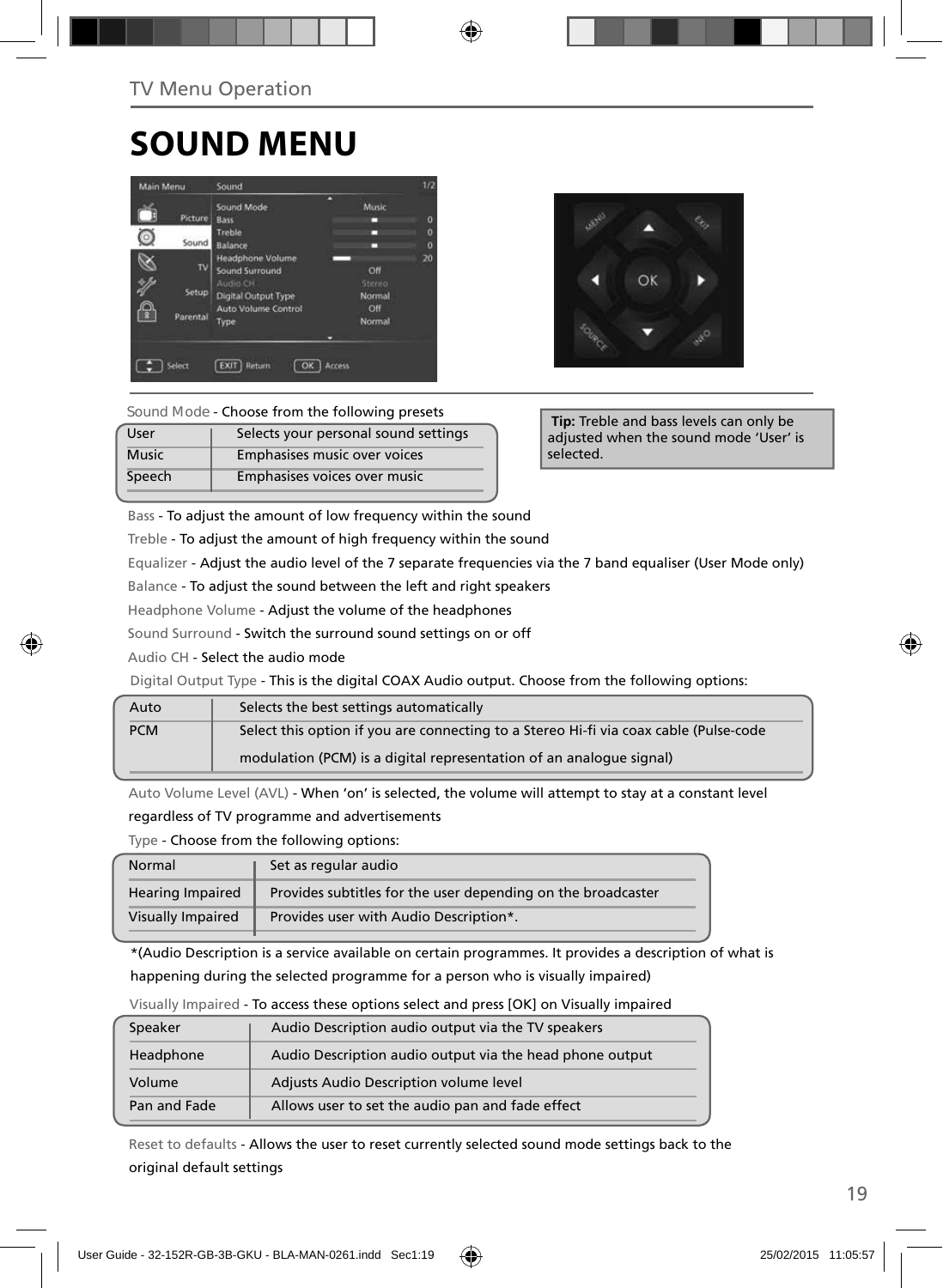# **TV MENU**





To access the menu, press [MENU] button on the remote control. To select a sub menu press [OK].

If you wish to make changes to any of the default settings, use the scroll  $\Delta \nabla \blacktriangleright$   $\blacktriangleleft$  buttons. To confirm any settings press [OK] button. To exit the menu at anytime, press [MENU] button. To go back a previous step press [EXiT] button.

Tuning Mode - when Tuning Mode is highlighted press [OK] to Access the following Tuning Mode options:

| 1st Audio                     | Select the first and second preferred language for DVB subtitles |  |
|-------------------------------|------------------------------------------------------------------|--|
|                               | (depending on the broadcaster)                                   |  |
| 2nd Audio                     | Select the first and second preferred language for DVB subtitles |  |
|                               | (depending on the broadcaster)                                   |  |
| Auto CH Search                | Automatically search for channels                                |  |
| Update CH                     | Add newly found channels whilst keeping existing channels        |  |
| <b>DVB-T Signal Condition</b> | Check the signal information of digital channels                 |  |
| DVB-T Single RF Scan          | Search for digital channels manually                             |  |
| <b>Favourite CH</b>           | Create a list of favourite channels                              |  |
| CH Skip                       | Select channels to skip when scrolling through the channel list  |  |
| <b>CH Sort</b>                | Adjust channel order in channel list (Not recommended in UK)     |  |
| CH Edit                       | Edit channels                                                    |  |
| Clean CH List                 | Clear the channel lists                                          |  |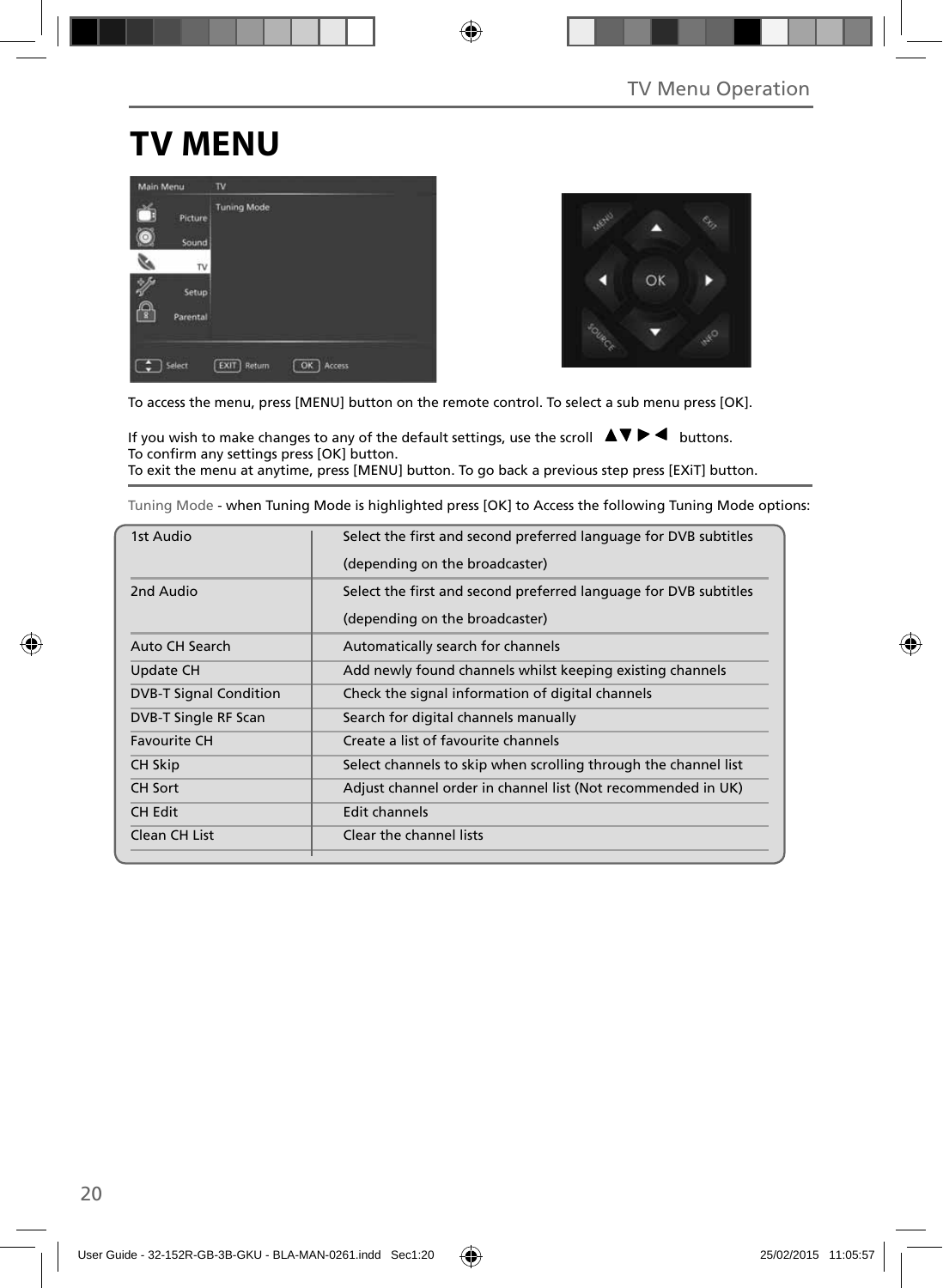## **SETUP MENU**





Language - Allows you to change the language of the menu

Time Setup - Choose from the following options:

| Time Zone   | Set or Adjust the time and date                                                                                             |
|-------------|-----------------------------------------------------------------------------------------------------------------------------|
| Sleep Timer | Lets you set the sleep timer so the television automatically switches off after a set                                       |
|             | amount of time. The options are: Off -> 10min -> 20min -> 30min -> 40min -> 50min<br>$\rightarrow$ 60min -> 90min -> 120min |
|             |                                                                                                                             |

Subtitle Setup - Allows you to change subtitles language on digital channels if available

Teletext Setup - Allows you to change the language of the Teletext menu

Common Interface - Pay per view services require a "smartcard" to be inserted into the TV. If you subscribe to a pay per view service the provider will issue you with a 'CAM' and a "smartcard". The CAM can then be inserted into the COMMON INTERFACE PORT (CI Card In)

Network - In Network you can choose from the following options:

| Interaction CH (Channel)   | Interaction channel provides an additional interactive broadcast |
|----------------------------|------------------------------------------------------------------|
|                            | services via broadcast transmission or IP connection             |
| <b>MHEG PIN Protection</b> | Set up a PIN to allow viewing                                    |
| <b>Internet Connection</b> | Set to 'ON' to access and enable network settings                |
| Information                | Displays information of network connection                       |
| IP Setup                   | Detect IP automatically or sets IP manually                      |

OAD - Update the operation software using the OAD (Over Air Download)

Power Control - Lets you set a timer so the television automatically switches off if no interaction is performed after 4 hours (a notification appears for 3 minutes before going into Standby mode) CEC Setup (Consumer Electronic Control) - Allows HDMI devices to control each other and allows the user to operate multiple devices with one remote control. (only available with compatible devices) Location - Select viewing environment 'Store' or 'Home' to use

Input Labels - Label each input source (except USB) with a custom description

LED Status - Allows the user to switch the LED Power indicator light ON or OFF, when the TV is being operated. (When this option is set to OFF the LED Power indicator light will flash when the remote control is used)

Version Info - Allows you to view information on current TV software

Reset - Resets all settings back to the original default settings in the setup menu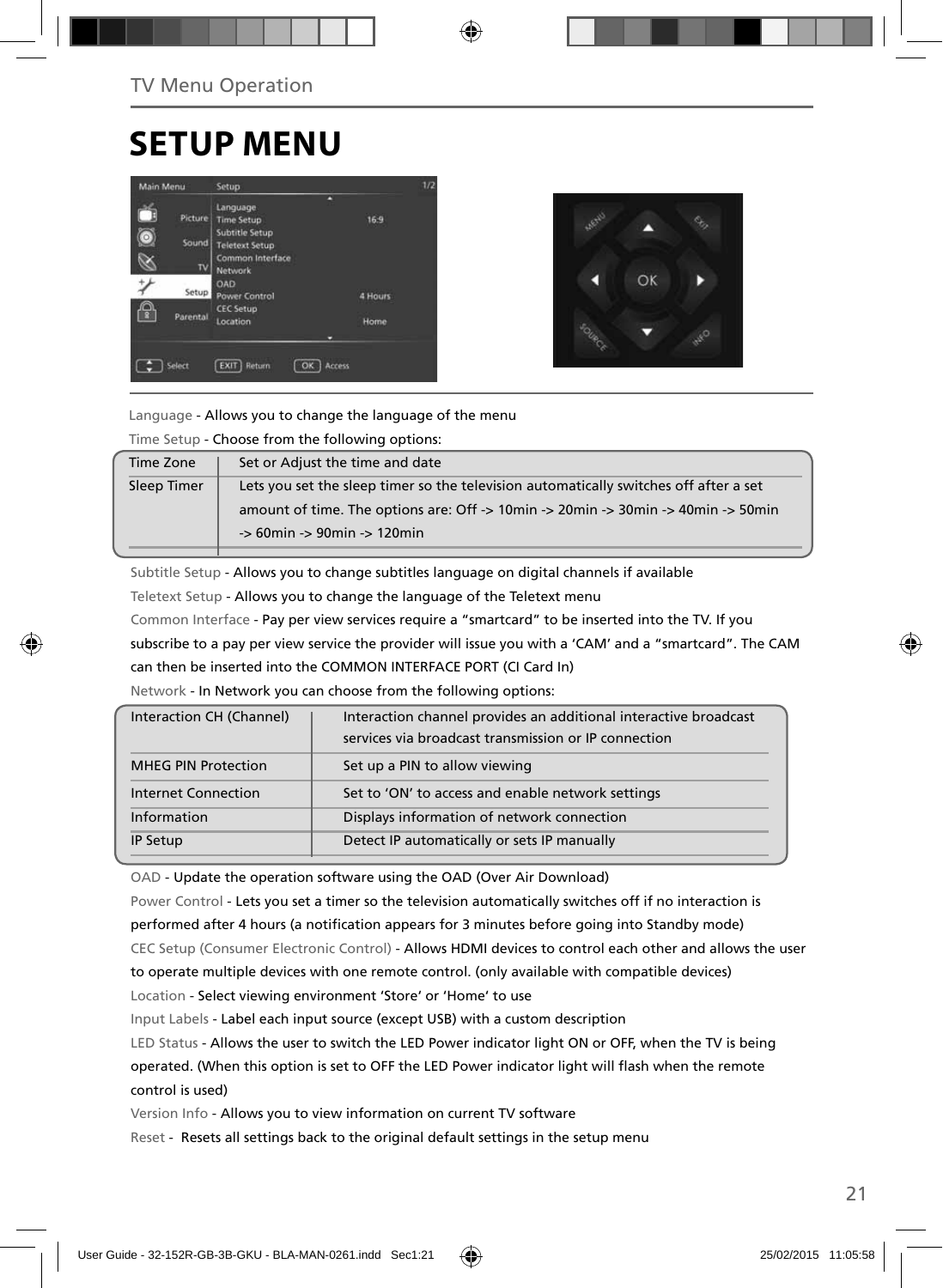## **PARENTAL MENU**

| Main Menu                             | Parental                        |
|---------------------------------------|---------------------------------|
| Picture<br>O,<br>Sound<br>TV<br>Setup | Password                        |
| 'n<br>Parental<br>Select              | EXIT)<br>Return<br>OK<br>Access |



To access the menu, press [MENU] button on the remote control. To select a sub menu press [OK].

If you wish to make changes to any of the default settings, use the scroll  $\Delta \nabla \blacktriangleright$   $\blacktriangleleft$  buttons. To confirm any settings press [OK] button. To exit the menu at anytime, press [MENU] button. To go back a previous step press [EXiT] button.

Password - When Password is highlighted press [OK] to access the password menu, you will then be asked

to enter a 4 digit PIN number.

If this is the first time the you are accessing this menu you will be asked to create your own PIN number please take a note of the number entered.

When this menu has been accessed you can choose from the following options:

| Channel locked         | Allows you to lock certain channels manually                                   |
|------------------------|--------------------------------------------------------------------------------|
| Age Rating             | Allows you to lock certain channels based on age restriction                   |
| <b>Change Password</b> | Allows you to change the password                                              |
| Clean All              | Resets all settings back to the original default settings in the parental menu |
|                        |                                                                                |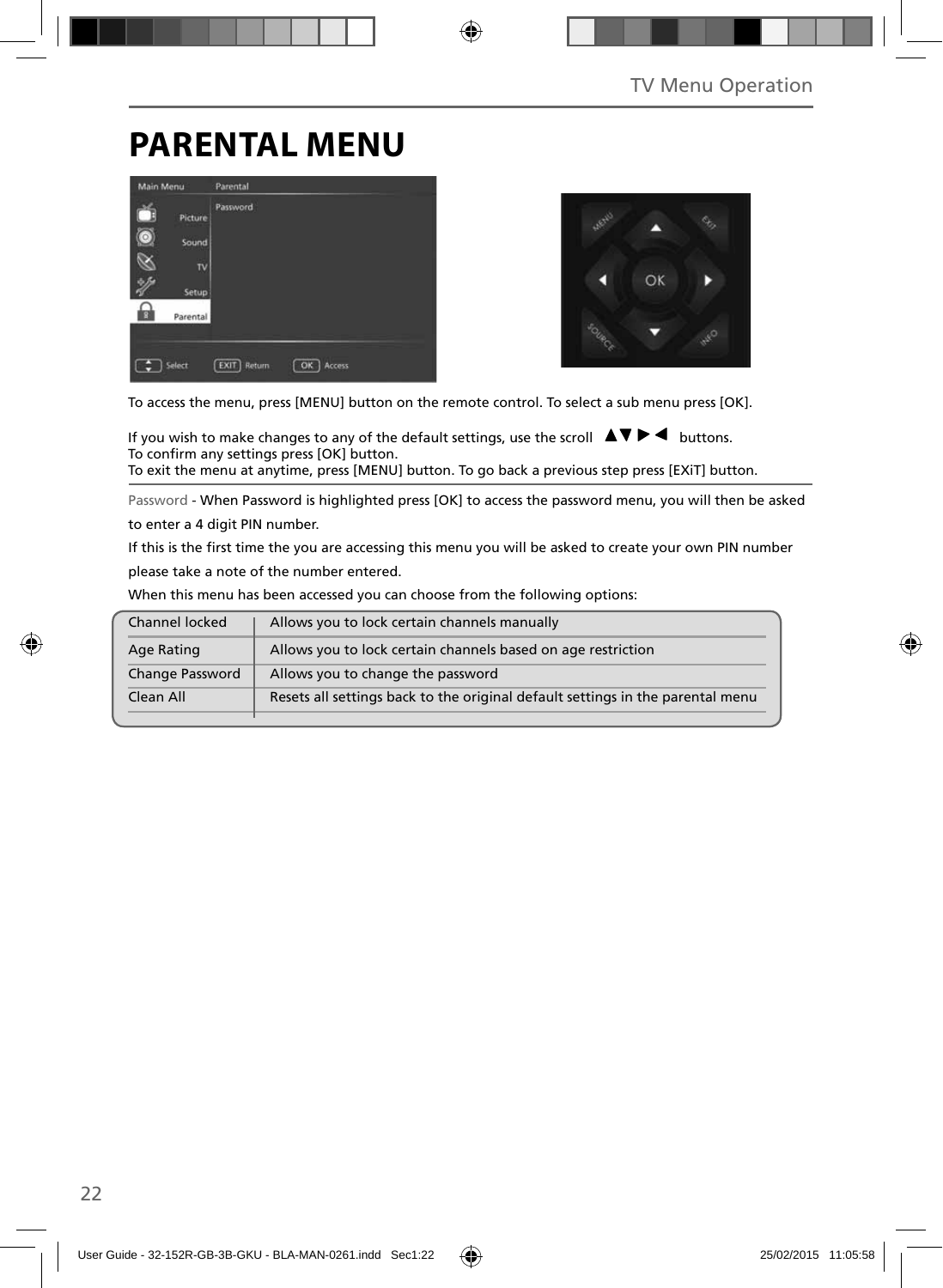# **7 DAY TV GUIDE AND CHANNEL LIST**

TV Guide is available in Freeview/Saorview TV mode. It provides information about forthcoming programmes (where supported by the Freeview/Saorview channel). You can view the start and end time of all programmes and on all channels for the next 7 days and set reminders.

| 03/01/2002                                     |          | Thursday, 3-January-2002 16:52:17 |                         |                                    |
|------------------------------------------------|----------|-----------------------------------|-------------------------|------------------------------------|
| Time:                                          | 16:00    |                                   | 17:00                   |                                    |
| <b>1 BBC CHOICE</b>                            |          | <b>Little Bear</b>                |                         |                                    |
| 2 BBC Knowledge                                |          | <b>Great Composers</b>            | Meet the A              |                                    |
| 3 BBC NEWS 24                                  |          |                                   | <b>BBC News</b>         |                                    |
| <b>4 BBC ONE</b>                               |          |                                   | The Wild ThThe Blue Pet |                                    |
| <b>5 BBC TWO</b>                               |          |                                   |                         | Ready Steady Cook The Weakest Link |
| 6 BBCi                                         |          |                                   | <b>BBCi</b>             |                                    |
| <b>7 SCRAMBLED</b>                             |          |                                   |                         |                                    |
|                                                |          |                                   |                         |                                    |
| <b>BBC CHOICE</b><br>16:30 - 16:55 Little Bear |          |                                   |                         | [INFO]                             |
|                                                |          |                                   |                         |                                    |
|                                                | Next day |                                   |                         | <b>Type filter</b>                 |

1) Press [TV GUIDE]. The following 7 Day TV Guide will appear..

2) Navigate through the menu using  $\blacktriangle \blacktriangledown \blacktriangleright \blacktriangleleft$ 

You can now:

View next day by pressing GREEN View a previous day by pressing RED

3) Press [EXIT] to exit the 7 day TV Guide.

#### Channel List

To view the channel list, please ensure that the TV is set to either the analogue or digital source and no menus or TV notifications are displayed.

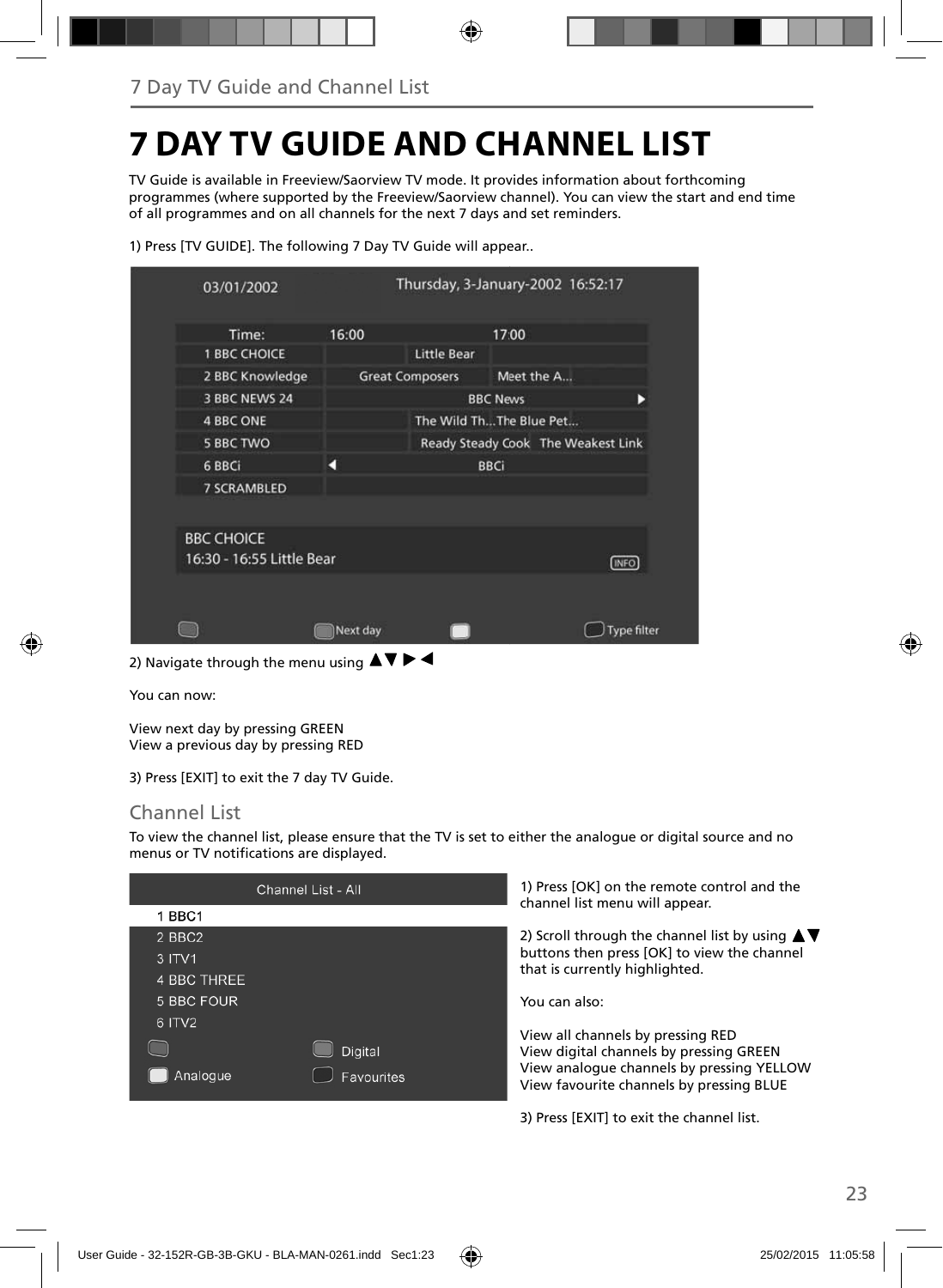## **USB MODE/MEDIA PLAYER**

USB mode offers playback of various different types of content that you have saved on your USB Memory Stick.

On switching to USB source the below menu screen will appear. The content will be divided into Photo, Music and Movie based on content/file type.

Tip: If you experience a playback issue, please ensure the files being used are the correct format (example - the picture plays but no sound) See technical specification page for compatible codec/file types



1) You can navigate through the menus using the scroll  $\triangle \nabla \triangleright \blacktriangleleft$  buttons. To confirm the item you wish to play/view press [OK] button.



3) While playing a music/movie file you can control the playback by pressing [INFO] and using  $\triangle \blacktriangledown \blacktriangleright \blacktriangleleft$  and [OK]. Press [MENU] to access other video setup options





2) When in either Photo, Music or Movie Press [OK] on a file to view.



4) Press [MENU] to access and adjust settings for Photo mode in Slideshow Settings.

Slideshow Settings - Options for slideshow settings

| Select the transition effect when the photo changes during slideshow. (None, Dissolve, |  |
|----------------------------------------------------------------------------------------|--|
| Wipe right, Wipe left, Wipe up, Wipe down, Box in, Box out or Random)                  |  |
| Choose between normal or Zoom when viewing photos in Single view and Slideshow.        |  |
| (Depending on the photo size it may not fully enlarge to fill the screen)              |  |
| Select slideshow interval time between 5,10, 15, 30, 60, 90, 120 seconds               |  |
| Select ON or OFF to repeat Slideshow                                                   |  |
|                                                                                        |  |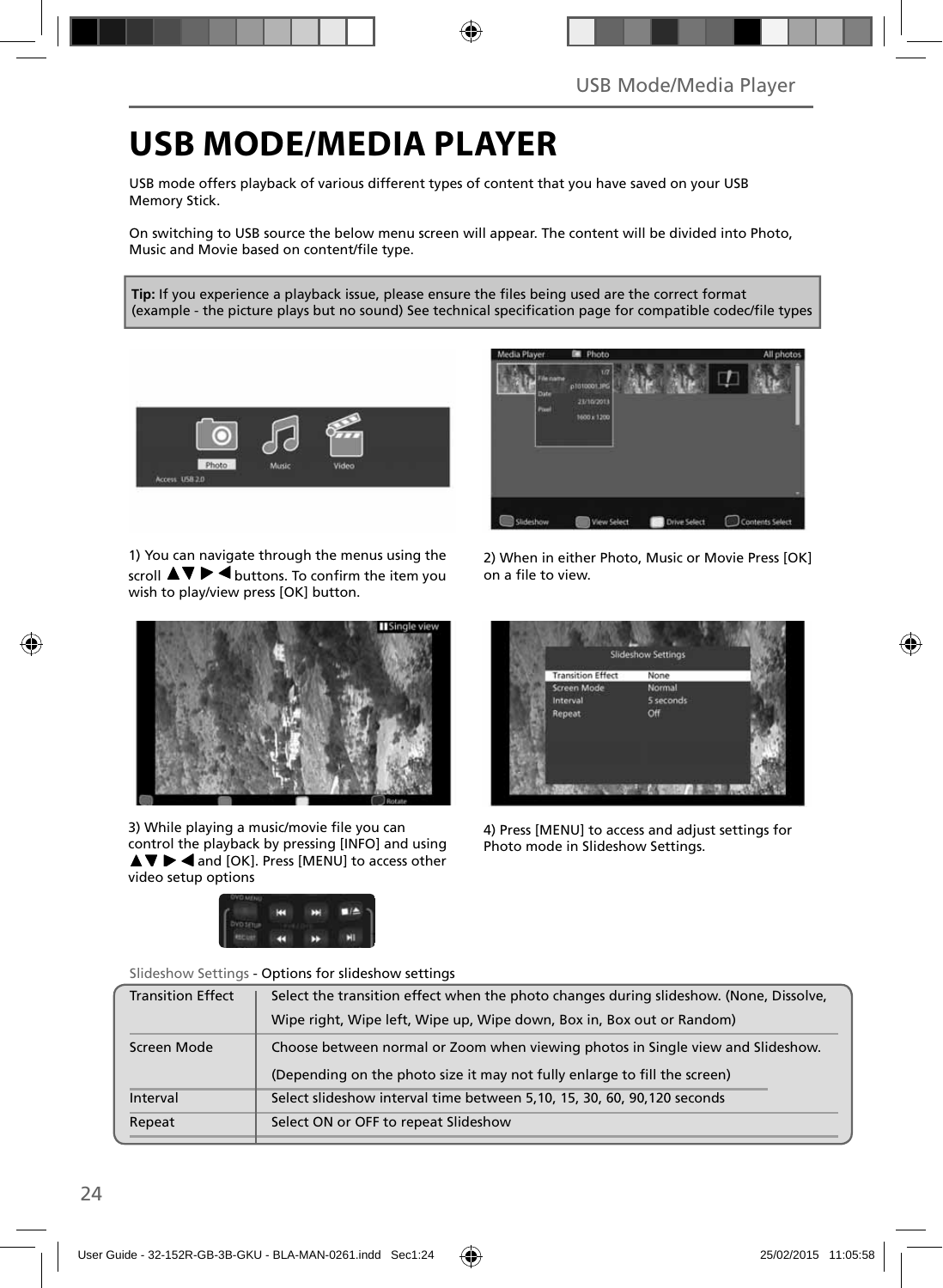### **USING YOUR TV WITH A SKY DIGITAL SET TOP BOX**

#### **Option 1) Connecting your TV to your Sky box (when both the TV and Sky Box are located in the same room)**

Depending on your Sky Box & TV model, connect either by SCART or HDMI cables (available separately)

If connecting by SCART, select the 'Input source' on the TV as SCART.

If connecting by HDMI, select the 'Input source' on the TV as HDMI (if the TV has more than 1 HDMI port, ensure you select the input source to match the HDMI numbered port on the rear of the TV)

If you wish to use your Sky remote to operate the TV's functions, you will need a Sky remote control (Revision 9 or later) and you will need to programme a 4 digit code into it. See bottom of this page.

# Sky Box SCART or HDMI cable

#### **Option 2) Connecting your TV to your Sky box (when your Sky box is located in a different room to the TV)**

Please note, if you are adding a 'Magic Eye/TV Link' to your system so that you can use your Sky remote control to change the Sky channel in the room where the 2nd TV is located, please refer to the instructions included with the TV link/magic eye in order to ensure the RF or RF2 output on your Sky box is powered on. (The red LED light on the TV link/magic eye will light up if the RF / RF2 output is correctly set up) If you do not have the instructions that came with the TV link/magic eye, instructions on how to do it can be found on our web site.



1) To tune the TV to the Sky box, on the 2nd TV, select the 'Analogue' input source.

2) Select the channel that you wish to store the Sky box/channel on. (If you do not use channels 1-5 because you no longer have analogue terrestrial channels after digital switchover, you may choose to select channel 1 to store the Sky box/channel, if you still have and use analogue channels 1-5, you may for example decide that channel 6 is the best option for you)

3) Press the corresponding number on the remote control to select the desired analogue channel chosen as per point 2 above.

4) On the TV remote control, press Menu. Now navigate through the menus to select Manual Tuning or Analogue Manual tuning (refer to the Tuning/Channel menu section of this user guide if necessary)

5) Manually tune in the channel (usually, the Sky box is at a frequency between 800Mhz and 850Mhz) once the Sky box/channel is found, press 'OK' to store it.

If you wish to use your Sky remote to operate the TV's functions, you will need a Sky remote control (Revision 9 or later) and you will need to programme a 4 digit code into it. See below.

#### **Using a Sky Remote or a Universal Remote to operate your TV**

**Sky Remote Control** - If you wish to use your Sky remote to operate the basic functions of your TV, you need to programme a 4 digit code into it. Please note - you will need the latest Sky Revision 9 remote control as this is the only version that includes the latest software/firmware necessary to operate this model of TV. **The code required for this television is 2134.** If you wish to upgrade/replace your existing Sky remote control to the latest version, you can do so on our web site.

**Universal Remote Control** - If you wish to use a Universal remote control to operate your TV, please refer to the website for a full list of codes. (Please note we only have codes for One for All branded remote controls, if you have an alternative brand of Universal remote, please refer to the manufacturer for the code.)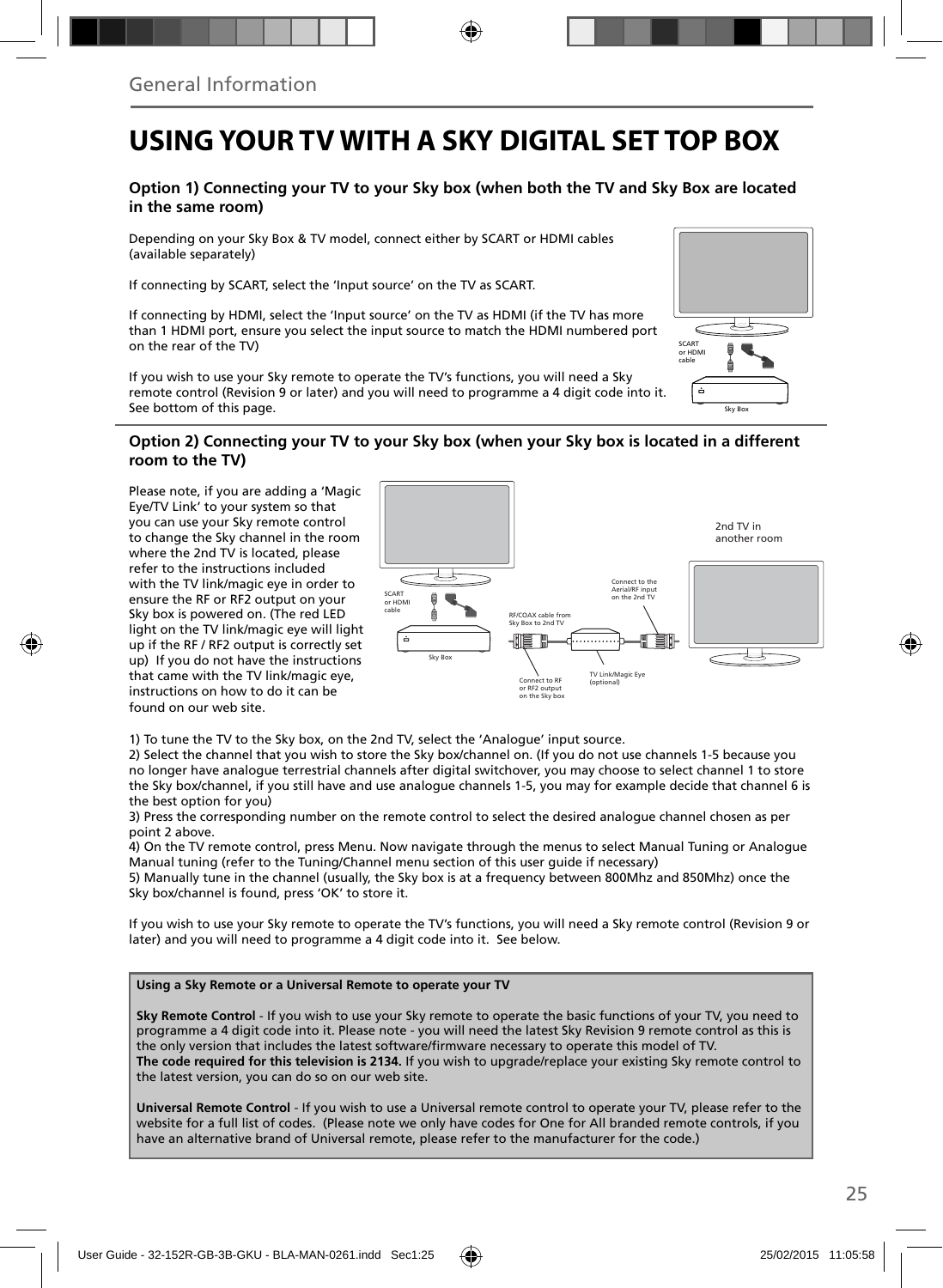## **FREQUENTLY ASKED QUESTIONS**

| General              | I would like to have louder<br>sound by connecting<br>additional speakers                                                               | 1) Use the 3.5mm headphone output and a 3.5mm to phono cable<br>(available separately) to connect to an amplifier/surround sound system.<br>Please note this will deactivate the TV's built in speakers.<br>2) Connect a Digital Optical Audio cable from the TV's Digital Optical<br>Audio output to your amplifier/surround systems Digital Optical<br>Audio input.                                                                                                                                                                                                                                                                |
|----------------------|-----------------------------------------------------------------------------------------------------------------------------------------|--------------------------------------------------------------------------------------------------------------------------------------------------------------------------------------------------------------------------------------------------------------------------------------------------------------------------------------------------------------------------------------------------------------------------------------------------------------------------------------------------------------------------------------------------------------------------------------------------------------------------------------|
| General              | Why are some options in<br>the menu unavailable and<br>greyed out                                                                       | Some options are only available in certain sources, i.e. HDMI. They are<br>unavailable in the other sources where they have no affect.                                                                                                                                                                                                                                                                                                                                                                                                                                                                                               |
| General              | Can I stop my TV automatically<br>turning off after 4hrs?                                                                               | Yes, in the setup menu, scroll down to power control and select OFF.                                                                                                                                                                                                                                                                                                                                                                                                                                                                                                                                                                 |
| TV                   | I have tuned in Digital TV<br>but I am not receiving any<br>or all of the channels and/<br>or the channels I receive are<br>breaking up | 1) Check you are in an area that can receive Freeview/Saorview<br>Visit www.freeview.co.uk or www.saorview.ie<br>2) Check you are using an aerial that is able to receive a good digital<br>signal. In most cases, you will need an outdoor digital hi-gain/wideband<br>aerial. In areas that have excellent digital coverage, you may be able<br>to use a loft type aerial but it is highly likely that you will also need to<br>connect a booster between the back of the TV and the TV aerial wall<br>socket. Unfortunately, to receive a good enough digital signal, it is not<br>possible to use a portable/indoor type aerial. |
| <b>TV</b>            | I have re-tuned my television<br>but when I switch it off it is<br>not storing the channels                                             | Complete a first time installation, please refer to the setup menu and<br>select the reset option.                                                                                                                                                                                                                                                                                                                                                                                                                                                                                                                                   |
| TV                   | I cannot find the Freeview<br>HD channels                                                                                               | Freeview HD channels found during tuning will be placed in channel<br>positions above 100. For example, 101 (BBC1 HD), 102 (BBC2 HD) etc.                                                                                                                                                                                                                                                                                                                                                                                                                                                                                            |
| VCR/DVD<br>Recorder  | I have connected the TV to<br>my VCR or DVD Recorder via<br>SCART but it is not recording                                               | In addition to connecting via SCART, you should connect the aerial cable<br>from the wall socket to your VCR/DVD Recorder and another aerial cable<br>from the VCR/DVD Recorder to the TV.                                                                                                                                                                                                                                                                                                                                                                                                                                           |
| Game Consoles        | I have connected my PS3 to<br>the TV via HDMI, but I am<br>not receiving any pictures or<br>sound on my Television                      | 1) Ensure the TVs source is on HDMI.<br>2) Check your settings on your PS3 are as per the PS3 instruction manual.                                                                                                                                                                                                                                                                                                                                                                                                                                                                                                                    |
| <b>Game Consoles</b> | I have connected my<br>Xbox 360 to the TV via<br>Component Cables (Red,<br>Green & Blue) but I am not<br>receiving any sound            | Component cables only provide HD Pictures. For the sound you will need<br>to connect the Red & White audio cables on the Xbox to the Red & White<br>phono inputs (or mini AV input where fitted) on the rear of the TV. Please<br>refer to the 'Connections' pages.                                                                                                                                                                                                                                                                                                                                                                  |
| System Lock          | I have changed the password<br>on the television and now<br>forgotten it                                                                | There is a master password of 0000, to gain access to the TV menu and<br>reset the normal password.                                                                                                                                                                                                                                                                                                                                                                                                                                                                                                                                  |
| USB Mode             | I have inserted a USB<br>Memory Key, but the TV<br>does not recognise it                                                                | Ensure the USB Memory Key is formatted to type FAT32.                                                                                                                                                                                                                                                                                                                                                                                                                                                                                                                                                                                |
| <b>USB Mode</b>      | Using a USB portable hard<br>drive / larger than 32GB                                                                                   | If you wish to use a portable hard drive larger than 32GB, please note<br>that it must be formatted to the FAT32 file system in order to operate on<br>this TV. Windows XP/Vista computers are only capable of formatting up<br>to 32GB, therefore, you will need a software programme/utility to format<br>larger hard drives. Please refer to the web site for more information.                                                                                                                                                                                                                                                   |
| Freeview HD          | I cannot access all Freeview<br>channels                                                                                                | Some data channels for Freeview can only be obtained when the TV<br>receives an internet connection.                                                                                                                                                                                                                                                                                                                                                                                                                                                                                                                                 |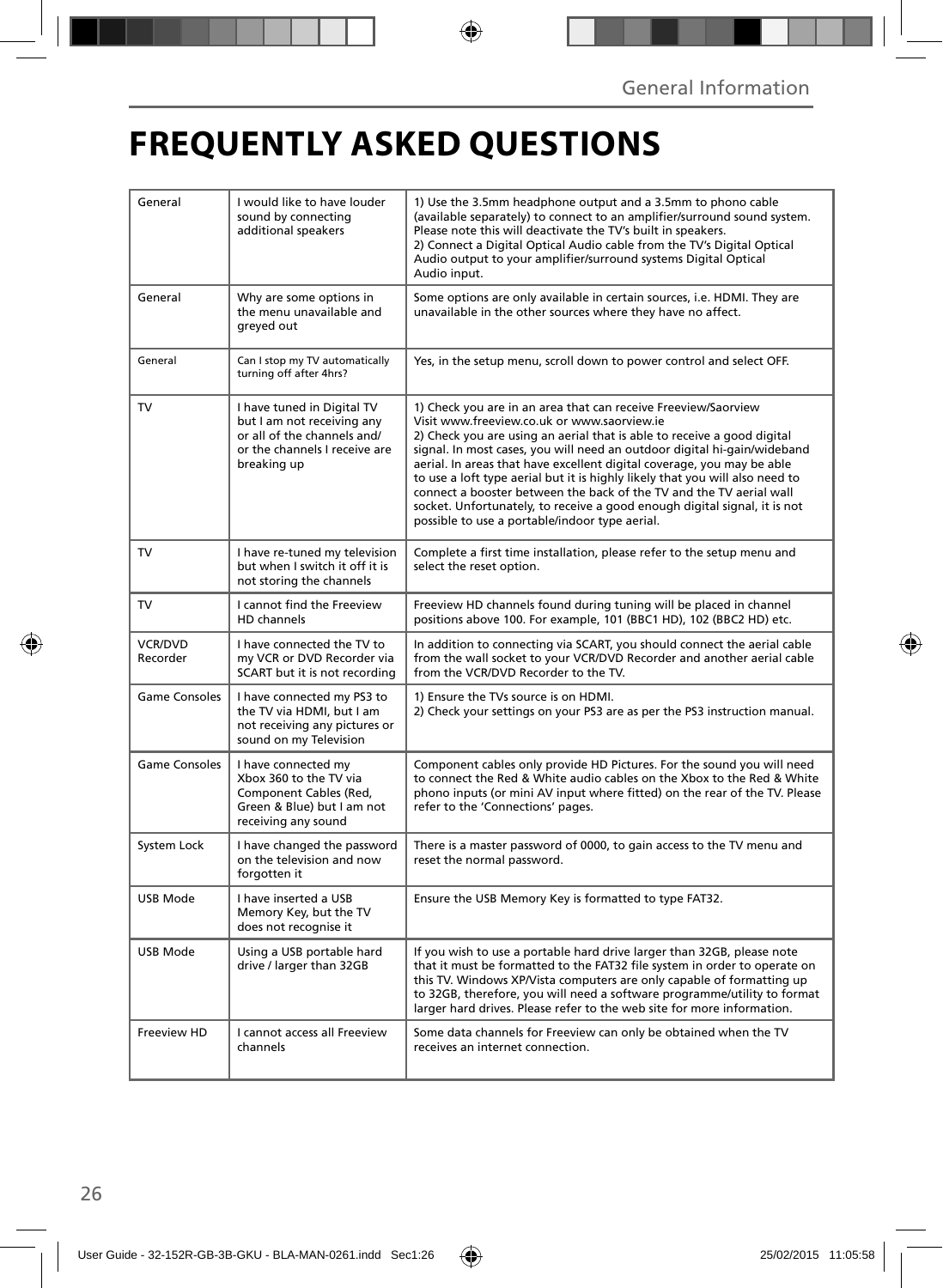# **TECHNICAL SPECIFICATION**

### **Product fiche**

| <b>Supplier</b>                                                                                       | <b>Blaupunkt</b>   |  |
|-------------------------------------------------------------------------------------------------------|--------------------|--|
| <b>Model ID</b>                                                                                       | 32/152R-GB-3B-GKU  |  |
| Energy effiency class                                                                                 | A                  |  |
| Visible screen size (diagonal)                                                                        | 80 cm / 32 inches  |  |
| On mode model average power consumption                                                               | 39 W               |  |
| Annual energy consumption *1                                                                          | 57 kWh             |  |
| Annual energy consumption *2                                                                          | < 0.3 W            |  |
| Off mode power consumption                                                                            | Not Applicable     |  |
| Screen resolution                                                                                     | 1366 (H) x 768 (V) |  |
| $*1$ . Energy consumption $\frac{1}{2}$ kWh per year based on the power consumption of the television |                    |  |

\*1: Energy consumption XYZ kWh per year, based on the power consumption of the television operating 4 hours per day for 365 days. The actual energy consumption will depend on how the television is used.

\*2: When the TV is turned off with the remote control/standby button and no function is active.

### **Additional Technical Information**

| RF                              | 75 ohm Antenna / Analog / DVB                                                                                                                   |
|---------------------------------|-------------------------------------------------------------------------------------------------------------------------------------------------|
| <b>Inputs</b>                   | 2 x HDMI, 1 x USB, 1 x SCART,<br>1 x Shared Composite/Video and Component/YPbPr,<br>1 x shared audio for Composite/Video & Component/<br>YPbPr, |
| <b>Sound Outputs</b>            | 1 x Digital Optical Audio Output, 1 x 3.5mm<br>Headphone                                                                                        |
| Speaker/Sound<br>watts (RMS)    | $2 \times 5$                                                                                                                                    |
| Voltage and power consumption   | 110-240y 50 / 60Hz<br>39 / 52 / 65 W (ecomode/standard/max)<br>(in standby less than 0.3w)                                                      |
| Dimensions including stand (mm) | 726 W x 480 H x 182 D                                                                                                                           |
| Net weight (Kgs)                | 5.4                                                                                                                                             |
| <b>Wall Mounting</b>            | VESA 100 x 100 (mm)                                                                                                                             |

#### **Compatible files in USB Mode**

| USB 2.0 device           | USB Memory, USB card reader, HDD(Mass Storage class)                                                                                   |  |
|--------------------------|----------------------------------------------------------------------------------------------------------------------------------------|--|
| <b>File system</b>       | JPEG(*.JPG), PNG                                                                                                                       |  |
| <b>Music file format</b> | MPEG1 (*.MP3)<br>Bitrate: 32k, 64k, 96k, 128k, 196k, 256k, 320kbps<br>Sampling frequency: 32k, 44.1k, 48kHz                            |  |
| Video file format        | MPEG1/2 (*.AVI, *.MPG, *.MPEG, *.TS)<br>MPEG4 (*.AVI, *.MP4, *.MOV, *.MKV)<br>H.264 (*.AVI, *.MP4, *.MOV, *.MKV, *.TS)<br>XviD (*.AVI) |  |